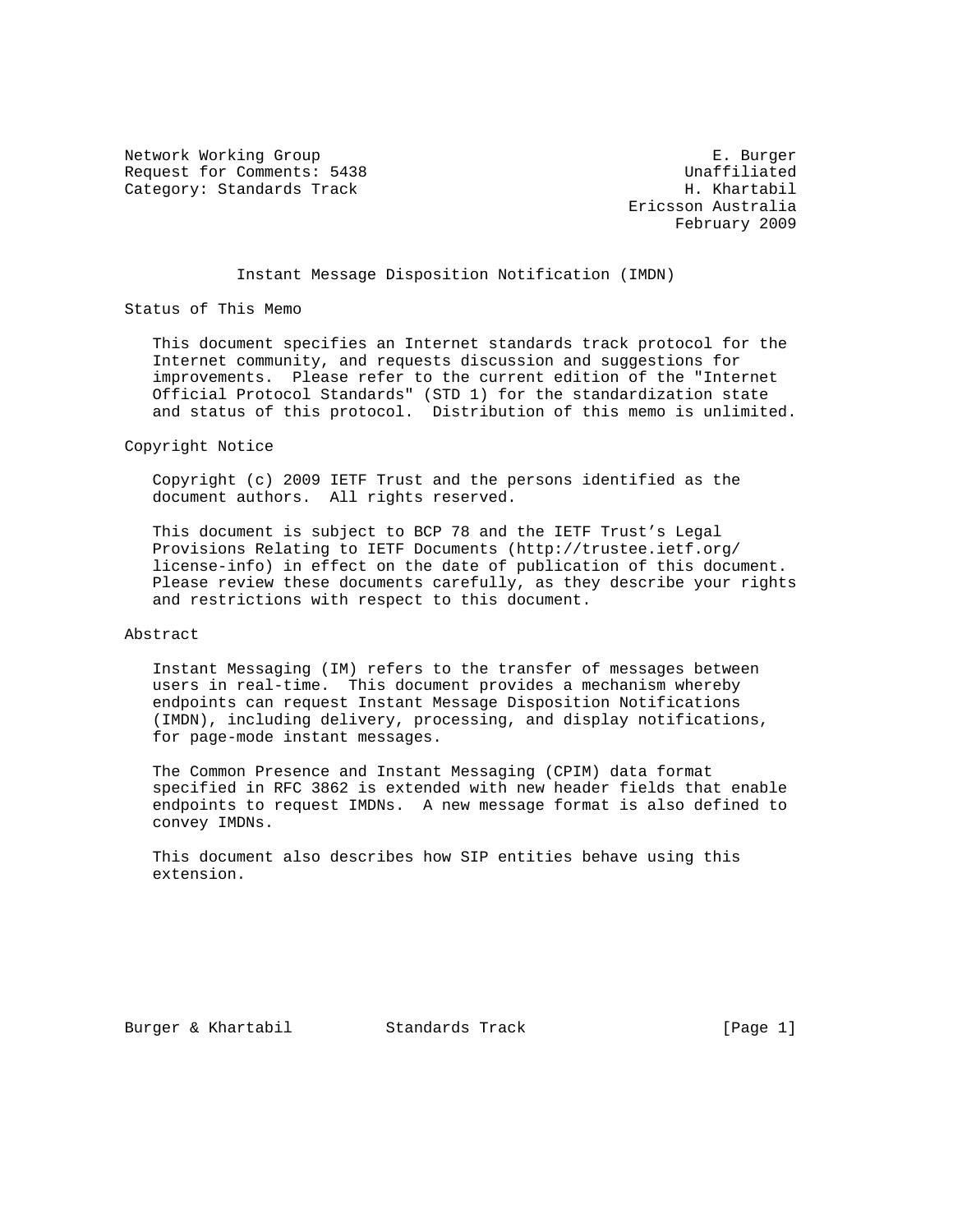Table of Contents

| 1.                                                                       |  |
|--------------------------------------------------------------------------|--|
|                                                                          |  |
| 3.                                                                       |  |
|                                                                          |  |
|                                                                          |  |
|                                                                          |  |
|                                                                          |  |
|                                                                          |  |
|                                                                          |  |
|                                                                          |  |
|                                                                          |  |
|                                                                          |  |
|                                                                          |  |
|                                                                          |  |
|                                                                          |  |
|                                                                          |  |
|                                                                          |  |
|                                                                          |  |
|                                                                          |  |
|                                                                          |  |
|                                                                          |  |
| 7.1.2. Matching IMs with IMDNs 11                                        |  |
|                                                                          |  |
|                                                                          |  |
| 7.1.4. Aggregation of IMDNs 12                                           |  |
|                                                                          |  |
|                                                                          |  |
|                                                                          |  |
| 8.1. Constructing Processing Notifications 16                            |  |
|                                                                          |  |
| 8.2. Constructing Delivery Notifications 17                              |  |
|                                                                          |  |
|                                                                          |  |
|                                                                          |  |
|                                                                          |  |
| 11.1. Structure of an XML-Encoded IMDN Payload 20                        |  |
|                                                                          |  |
| 11.1.1. The <message-id> Element 21</message-id>                         |  |
| 11.1.2. The <datetime> Element 22</datetime>                             |  |
| 11.1.3. The <recipient-uri> Element 22</recipient-uri>                   |  |
| 11.1.4. The <original-recipient-uri> Element 22</original-recipient-uri> |  |
|                                                                          |  |
| 11.1.6.<br>The <delivery-notification>,</delivery-notification>          |  |
|                                                                          |  |
| <processing-notification>, and</processing-notification>                 |  |
| <display-notification> Elements 22</display-notification>                |  |
| 11.1.7. The <status> Element 22</status>                                 |  |
|                                                                          |  |
|                                                                          |  |
|                                                                          |  |
|                                                                          |  |
|                                                                          |  |
|                                                                          |  |
|                                                                          |  |
|                                                                          |  |

Burger & Khartabil Standards Track [Page 2]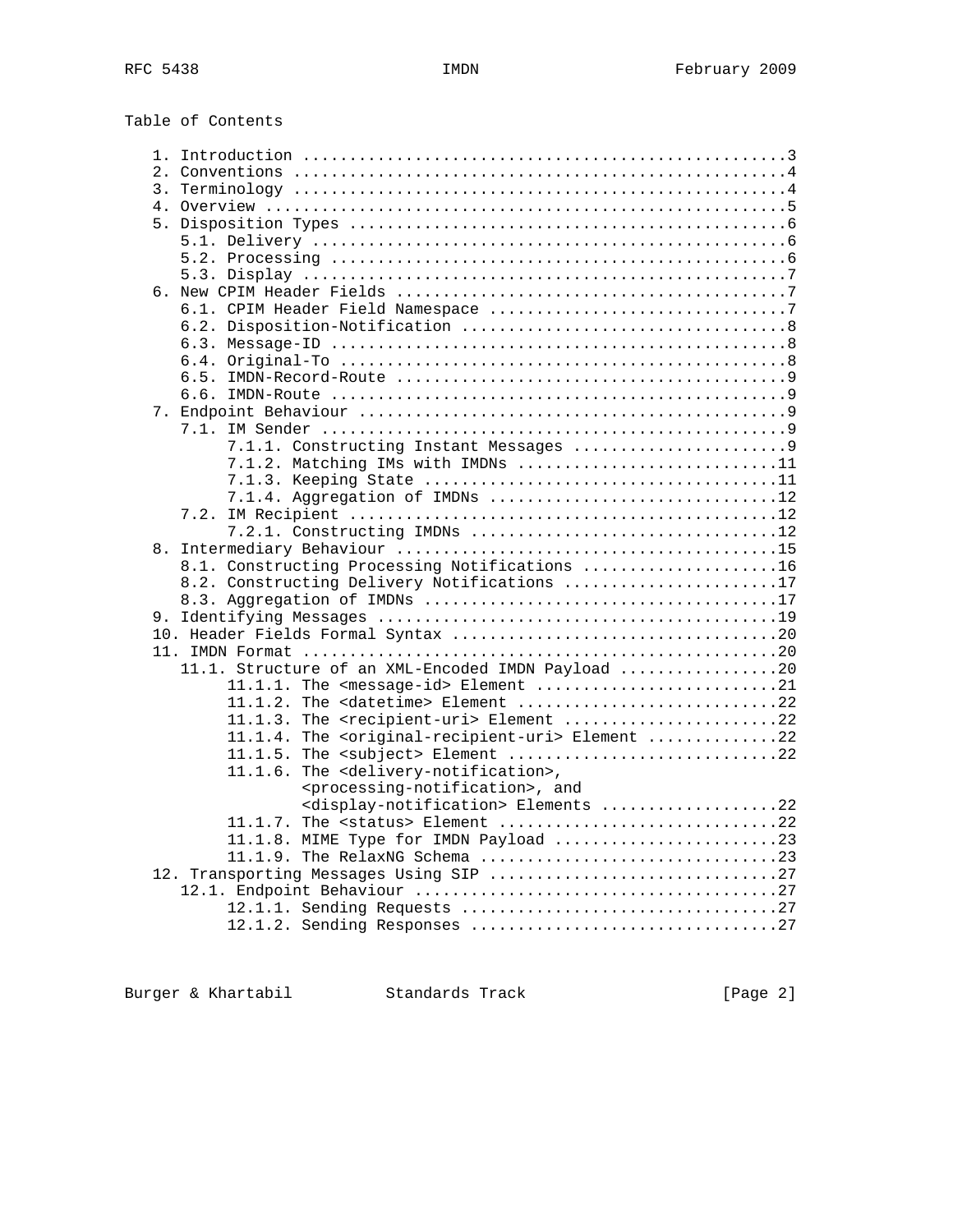| 13. Transporting Messages using MSRP 30              |  |
|------------------------------------------------------|--|
|                                                      |  |
|                                                      |  |
|                                                      |  |
| 14.3. IMDN as a Certified Delivery Service 34        |  |
|                                                      |  |
| 15.1. message/imdn+xml MIME TYPE 34                  |  |
|                                                      |  |
| 15.3. URN Registration for IMDN Header Parameters 35 |  |
| 15.4. Content-Disposition: notification 36           |  |
|                                                      |  |
|                                                      |  |
|                                                      |  |
|                                                      |  |
|                                                      |  |

1. Introduction

 In many user-to-user message exchange systems, message senders often wish to know if the human recipient actually received a message or has the message displayed.

 Electronic mail [RFC5321] offers a solution to this need with Message Disposition Notifications [RFC3798]. After the recipient views the message, her mail user agent generates a Message Disposition Notification, or MDN. The MDN is an email that follows the format prescribed by RFC 3798 [RFC3798]. The fixed format ensures that an automaton can process the message.

 The Common Presence and Instant Messaging (CPIM) format, Message/CPIM [RFC3862], is a message format used to generate instant messages. The Session Initiation Protocol (SIP [RFC3261]) can carry instant messages generated using message/CPIM in SIP MESSAGE requests [RFC3428].

 This document extends the Message/CPIM message format in much the same way Message Disposition Notifications extends electronic mail. This extension enables Instant Message Senders to request, create, and send Instant Message Disposition Notifications (IMDN). This mechanism works for page-mode as well as session-mode instant messages. This document only discusses page-mode. Session-mode is left for future standardisation efforts.

Burger & Khartabil Standards Track [Page 3]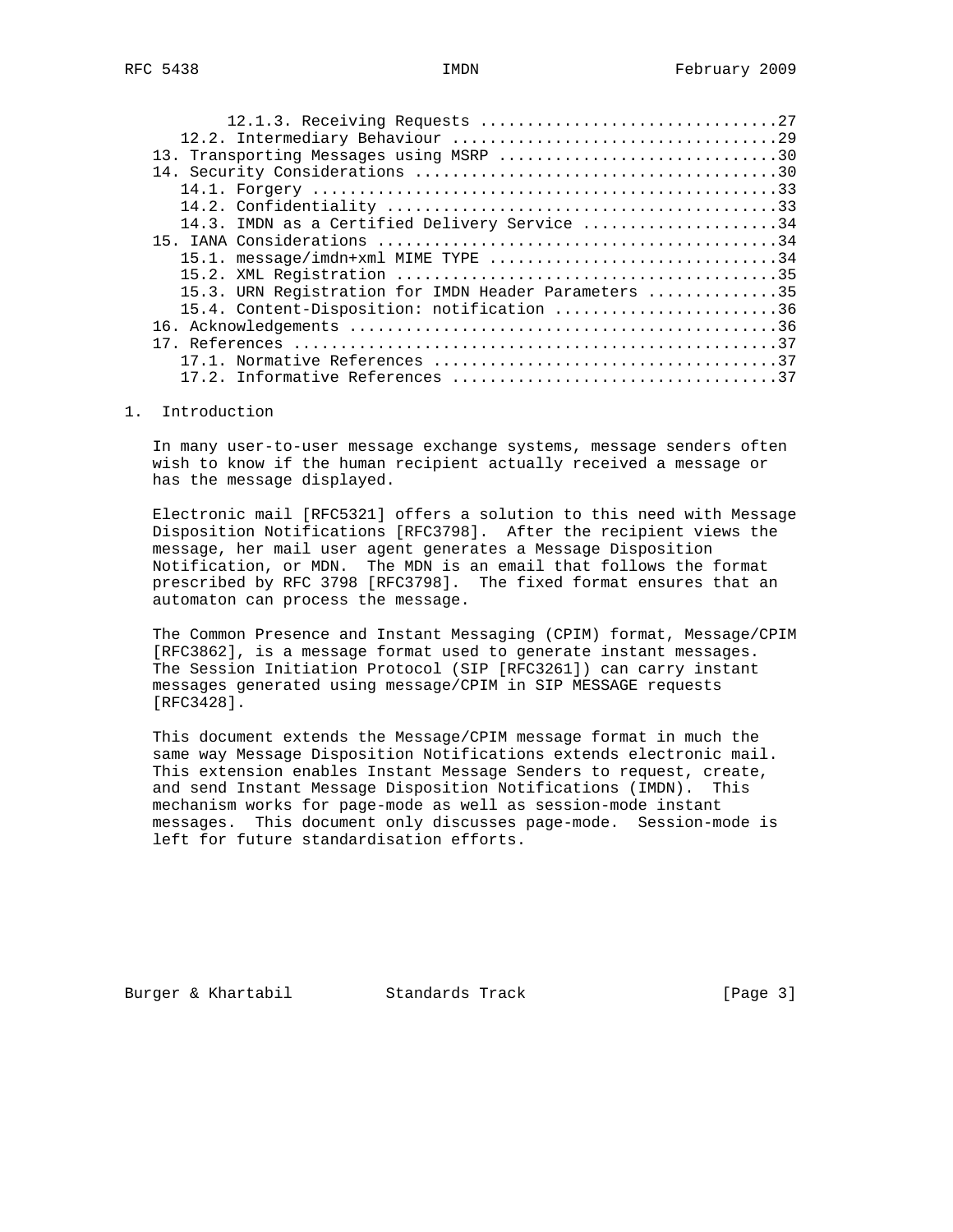This specification defines three categories of disposition types: "delivery", "processing", and "display". Specific disposition types provide more detailed information. For example, the "delivery" category includes "delivered" to indicate successful delivery and "failed" to indicate failure in delivery.

#### 2. Conventions

 The key words "MUST", "MUST NOT", "REQUIRED", "SHALL", "SHALL NOT", "SHOULD", "SHOULD NOT", "RECOMMENDED", "MAY", and "OPTIONAL" in this document are to be interpreted as described in RFC 2119 [RFC2119].

 This document refers generically to the sender of a message in the masculine (he/him/his) and the recipient of the message in the feminine (she/her/hers). This convention is purely for convenience and makes no assumption about the gender of a message sender or recipient.

#### 3. Terminology

- o IM: An Instant Message generated using the Message/CPIM format.
- o IMDN: An Instant Message Disposition Notification generated using the Message/CPIM format that carries an IMDN XML document.
- o Message: An IM or an IMDN generated using the Message/CPIM format.
- o IM Sender: An endpoint (user agent) generating and sending an IM. Also, the endpoint request IMDNs for an IM. Quite often, the IM Sender is the IMDN Recipient. However, that is not always the case, since the IMDN uses the From header in the CPIM message. That value is often the IM Sender's Address of Record (AOR). This address may in fact resolve to different user agents.
- o IM Recipient: An endpoint (user agent) that receives IMs. The IM Recipient, as the node that presumably renders the IM to the user, generates and sends delivery IMDNs to IMs, if requested by the IM Sender and allowed by the IM Recipient.
- o Endpoint: An IM Sender or an IM Recipient.
- o Intermediary: An entity in the network, most often an application server (including URI-List and store-and-forward servers), that forwards an IM to its final destination. Intermediaries also can generate and send processing IMDNs to IMs, if requested by the IM Sender and allowed by policy.

Burger & Khartabil Standards Track [Page 4]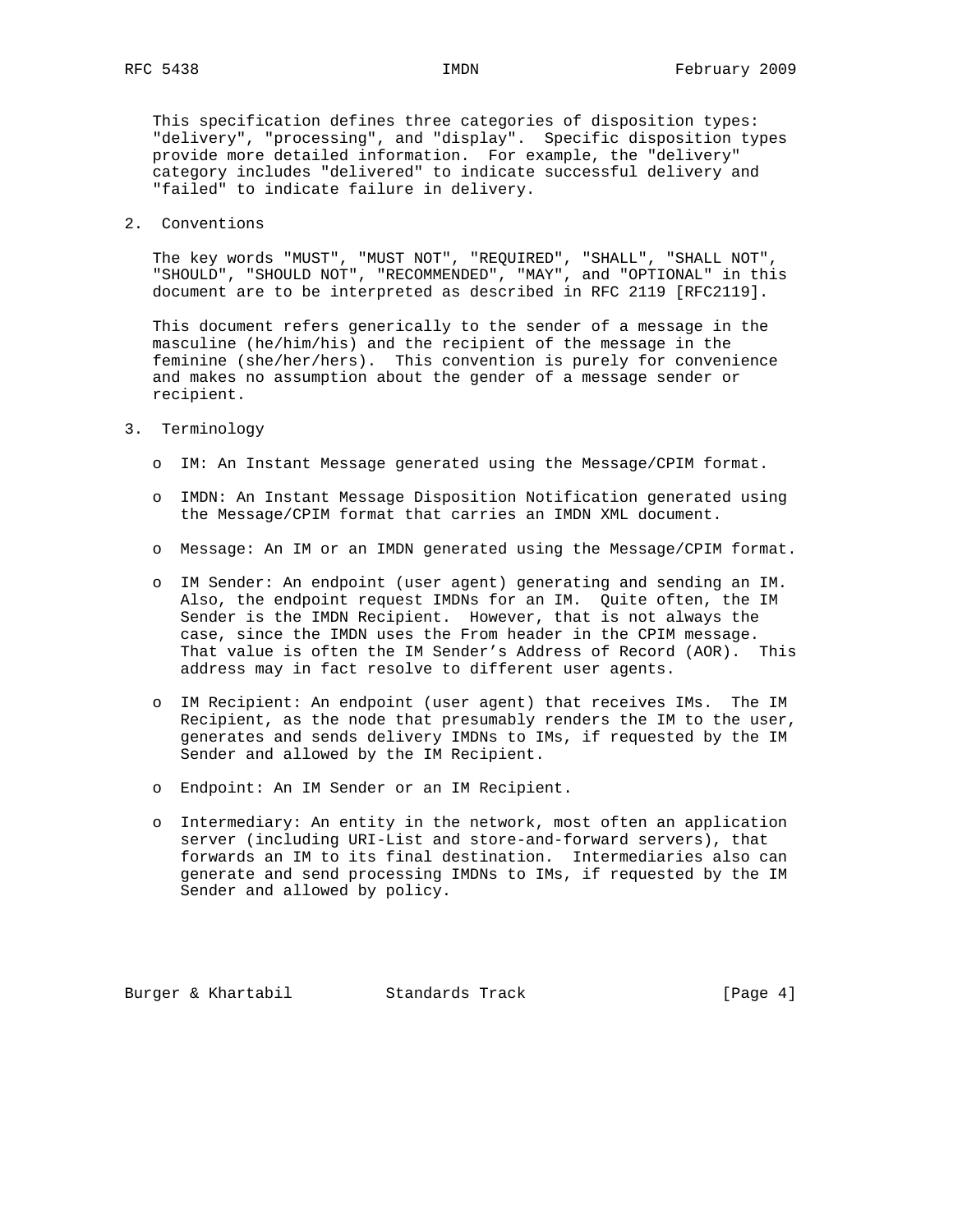- o Gateway: An intermediary that translates between different IM systems that use different protocols.
- o IMDN payload: An XML document carrying the disposition notification information. In this specification, it is of MIME type "message/imdn+xml".
- o Disposition type: This specification defines three categories of disposition types: "delivery", "processing", and "display".
- o Transport Protocol Message: A SIP or other protocol message that contains an IM or IMDN.
- 4. Overview

 The diagram below shows the basic protocol flow. An IM Sender creates an IM, adds IMDN request information that the IM Sender is interested in receiving, and then sends the IM. At a certain point in time, the IM Recipient or an intermediary determines that the user or application has received, did not receive, displayed, or otherwise disposed of the IM. The mechanism by which an IM Recipient determines its user has read an IM is beyond the scope of this document. At that point, the IM Recipient or intermediary automatically generates a notification message to the IM Sender. This notification message is the Instant Message Disposition Notification (IMDN).



#### Basic IMDN Message Flow

 Note the recipient of an IMDN, in some instances, may not be the IM Sender. This is specifically true for page-mode IMs where the Address of Record (AOR) of the IM Sender, which is present in the IM, resolves to a different location or user agent than that from which

Burger & Khartabil Standards Track [Page 5]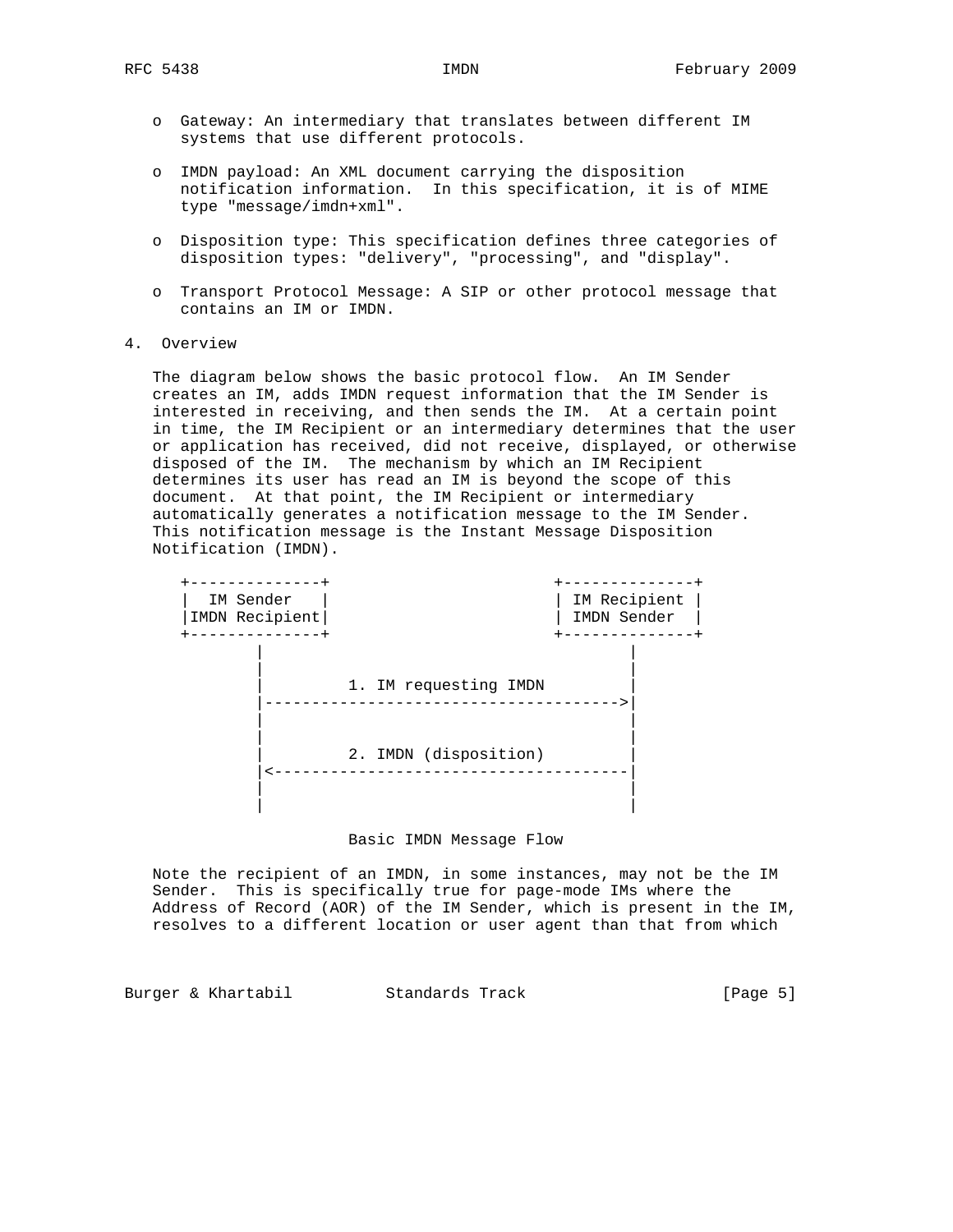the IM originated. This could happen, for example, if resolving the AOR results in forking the request to multiple user agents. For simplicity, the rest of this document assumes that the IM Sender and the IMDN Recipient are the same and therefore will refer to both as the IM Sender.

5. Disposition Types

 There are three broad categories of disposition states. They are delivery, processing, and display.

5.1. Delivery

 The delivery notification type indicates whether or not the IM has been delivered to the IM Recipient. The delivery notification type can have the following states:

- o "delivered" to indicate successful delivery.
- o "failed" to indicate failure in delivery.
- o "forbidden" to indicate denial for the IM Sender to receive the requested IMDN. The IM Recipient can send the "forbidden" state, but usually it is an intermediary that sends the message, if one configures it to do so. For example, it is possible the administrator has disallowed IMDNs.
- o "error" to indicate an error in determining the fate of an IM.
- 5.2. Processing

 The processing notification type indicates that an intermediary has processed an IM. The processing notification type can have the following states:

- o "processed" to indicate that the intermediary has performed its task on the IM. This is a general state of the IM.
- o "stored" to indicate that the intermediary stored the IM for later delivery.
- o "forbidden" to indicate denial for the IM Sender to receive the requested IMDN. The "forbidden" state is sent by an intermediary that is configured to do so. For example, the administrator has disallowed IMDNs.
- o "error" to indicate an error in determining the fate of an IM.

Burger & Khartabil Standards Track [Page 6]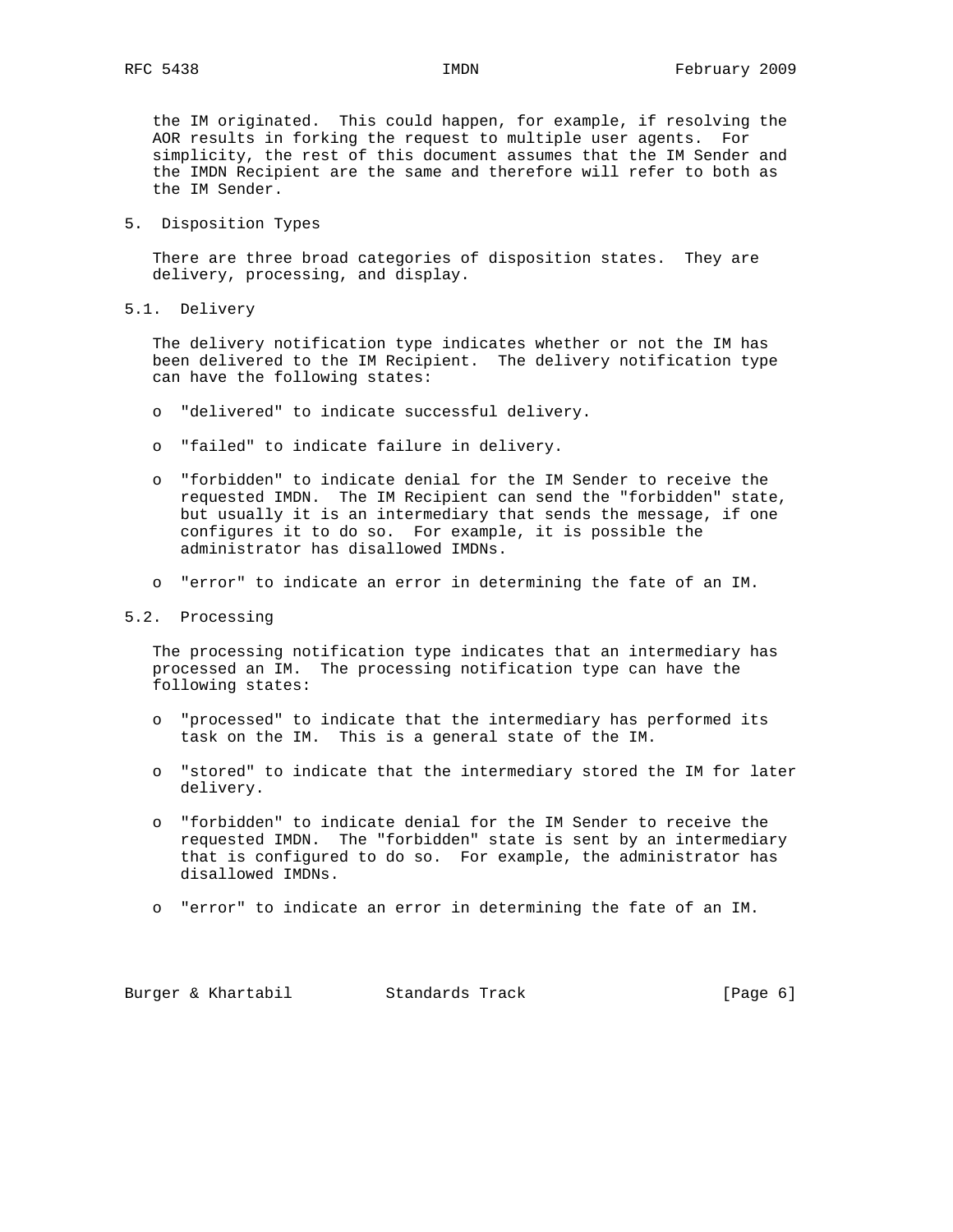5.3. Display

 The display notification type indicates whether or not the IM Recipient rendered the IM to the user. The display notification type can have the following states:

- o "displayed" to indicate that the IM has been rendered to the user.
- o "forbidden" to indicate denial, by the IM Recipient, for the IM Sender to receive the requested IMDN.
- o "error" to indicate an error in determining the fate of an IM.

 In addition to text, some IMs may contain audio, video, and still images. Therefore, the state "displayed" includes the start of rendering the audio or video file to the user.

 Since there is no positive acknowledgement from the user, one cannot determine if the user actually read the IM. Thus, one cannot use the protocol described here as a service to prove someone actually read the IM.

6. New CPIM Header Fields

 This specification extends the CPIM data format specified in RFC 3862 [RFC3862]. A new namespace is created as well as a number of new CPIM header fields.

6.1. CPIM Header Field Namespace

 Per CPIM [RFC3862], this specification defines a new namespace for the CPIM extension header fields defined in the following sections. The namespace is:

urn:ietf:params:imdn

 As per CPIM [RFC3862] requirements, the new header fields defined in the following sections are prepended, in CPIM messages, by a prefix assigned to the URN through the NS header field of the CPIM message. The remainder of this specification always assumes an NS header field like this one:

NS: imdn <urn:ietf:params:imdn>.

 Of course, clients are free to use any prefix while servers and intermediaries must accept any legal namespace prefix specification.

Burger & Khartabil Standards Track [Page 7]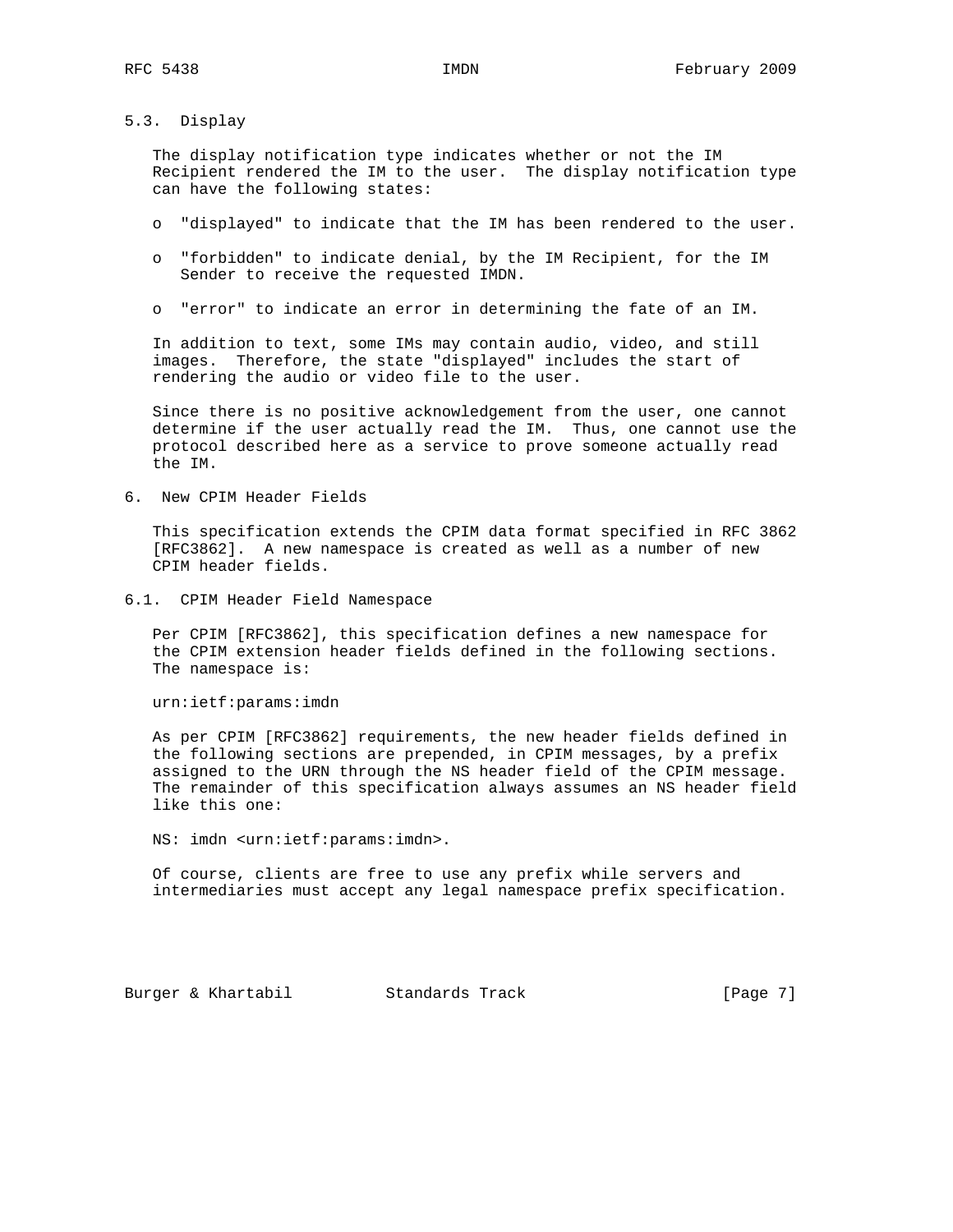## 6.2. Disposition-Notification

 The IM Sender MUST include the Disposition-Notification header field to indicate the desire to receive IMDNs from the IM Recipient for that specific IM. Section 10 defines the syntax.

#### 6.3. Message-ID

 The IM Sender MUST include the Message-ID header field in the IM for which he wishes to receive an IMDN. The Message-ID contains a globally unique message identifier that the IM Sender can use to correlate received IMDNs. Because the Message-ID is used by the sender to correlate IMDNs with their respective IMs, the Message-ID MUST be selected so that:

- o There is a minimal chance of any two Message-IDs accidentally colliding during the time period within which an IMDN might be received.
- o It is prohibitive for an attacker who has seen one or more valid Message-IDs to generate additional valid Message-IDs.

 The first requirement is a correctness requirement to ensure correct matching by the sender. The second requirement prevents off-path attackers from forging IMDNs. In order to meet both of these requirements, it is RECOMMENDED that Message-IDs be generated using a cryptographically secure, pseudo-random number generator and contain at least 64 bits of randomness, thus reducing the chance of a successful guessing attack to n/2^64, where n is the number of outstanding valid messages.

 When the IM Sender receives an IMDN, it can compare its value with the value of the <message-id> element present in the IMDN payload. IMDNs also carry this header field. Note that since the IMDN is itself an IM, the Message-ID of the IMDN will be different than the Message-ID of the original IM. Section 10 defines the syntax.

## 6.4. Original-To

 An intermediary MAY insert an Original-To header field into the IM. The value of the Original-To field MUST be the address of the IM Receiver. The IM Recipient uses this header to indicate the original IM address in the IMDNs. The IM Recipient does this by populating the <original-recipient-uri> element in the IMDN. The intermediary MUST insert this header if the intermediary changes the CPIM To header field value. The header field MUST NOT appear more than once in an IM. The intermediary MUST NOT change this header field value if it is already present. Section 10 defines the syntax.

Burger & Khartabil Standards Track [Page 8]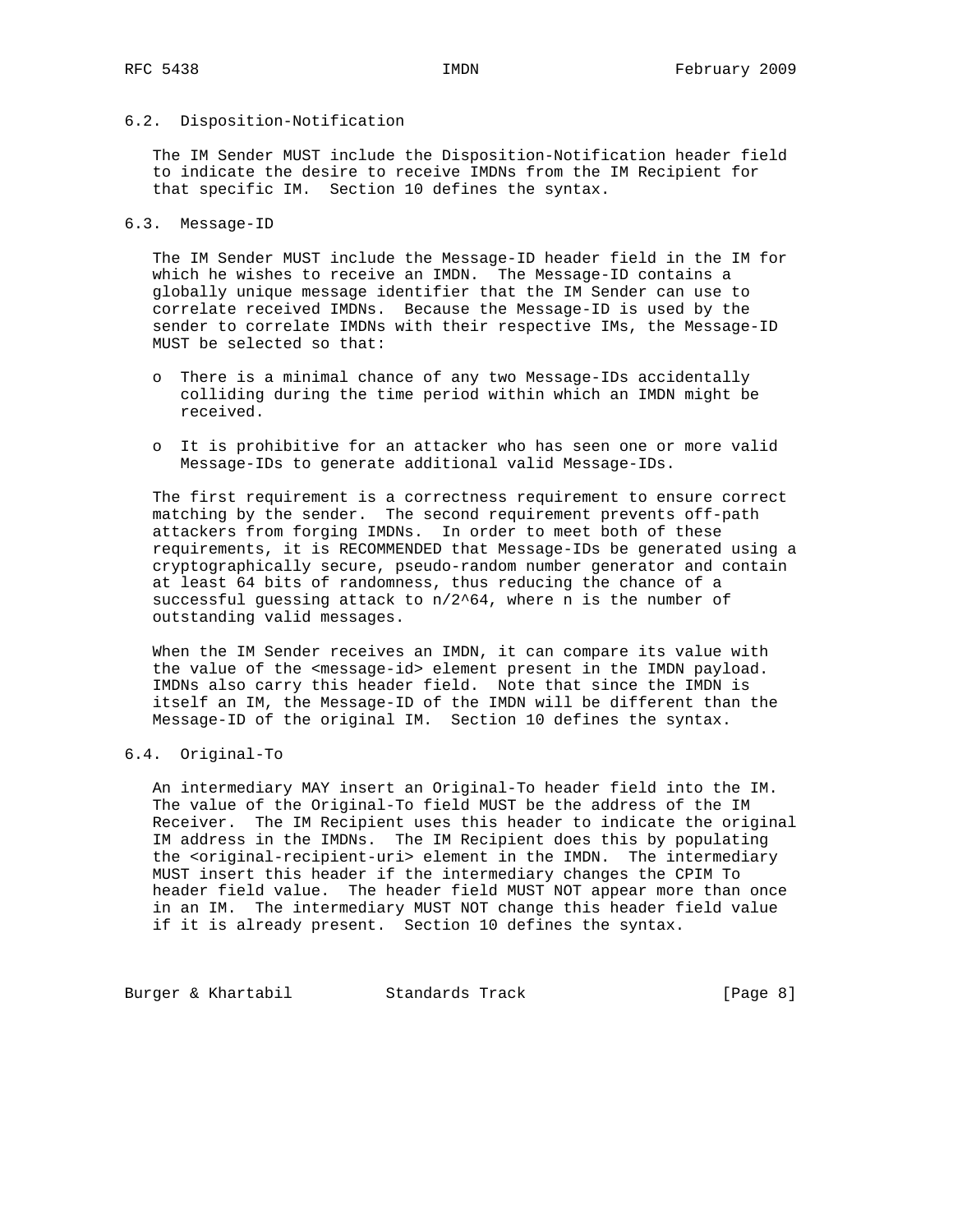# 6.5. IMDN-Record-Route

 An intermediary MAY insert an IMDN-Record-Route header field to the IM. This enables the intermediary to receive and process the IMDN on its way back to the IM Sender. The value of the IMDN-Record-Route header field MUST be the address of the intermediary. Multiple IMDN- Record-Route header fields can appear in an IM. Section 10 defines the syntax.

## 6.6. IMDN-Route

 The IMDN-Route header field provides routing information by including one or more addresses to which to route the IMDN. An intermediary that needs the IMDN to flow back through the same intermediary MUST add the IMDN-Record-Route header. When the IM Recipient creates the corresponding IMDN, the IM Recipient copies the IMDN-Record-Route headers into corresponding IMDN-Route header fields. Section 10 defines the syntax.

- 7. Endpoint Behaviour
- 7.1. IM Sender
- 7.1.1. Constructing Instant Messages

 An IM is constructed using the CPIM message format defined in RFC 3862 [RFC3862].

7.1.1.1. Adding a Message-ID Header Field

 If the IM Sender requests the reception of IMDNs, the IM Sender MUST include a Message-ID header field. This header field enables the IM Sender to match any IMDNs with their corresponding IMs. See Section 6.3 for Message-ID uniqueness requirements.

7.1.1.2. Adding a DateTime Header Field

 Some devices are not able to retain state over long periods. For example, mobile devices may have memory or battery limits. Such limits mean these devices may not be able to, or may choose not to, keep sent messages for the purposes of correlating IMDNs with sent IMs. To make some use of IMDN in this case, we add a time stamp to the IM to indicate when the user sent the message. The IMDN returns this time stamp to enable the user to correlate the IM with the IMDN at the human level. We use the DateTime CPIM header field for this purpose. Thus, if the IM Sender would like an IMDN, the IM Sender MUST include the DateTime CPIM header field.

Burger & Khartabil Standards Track [Page 9]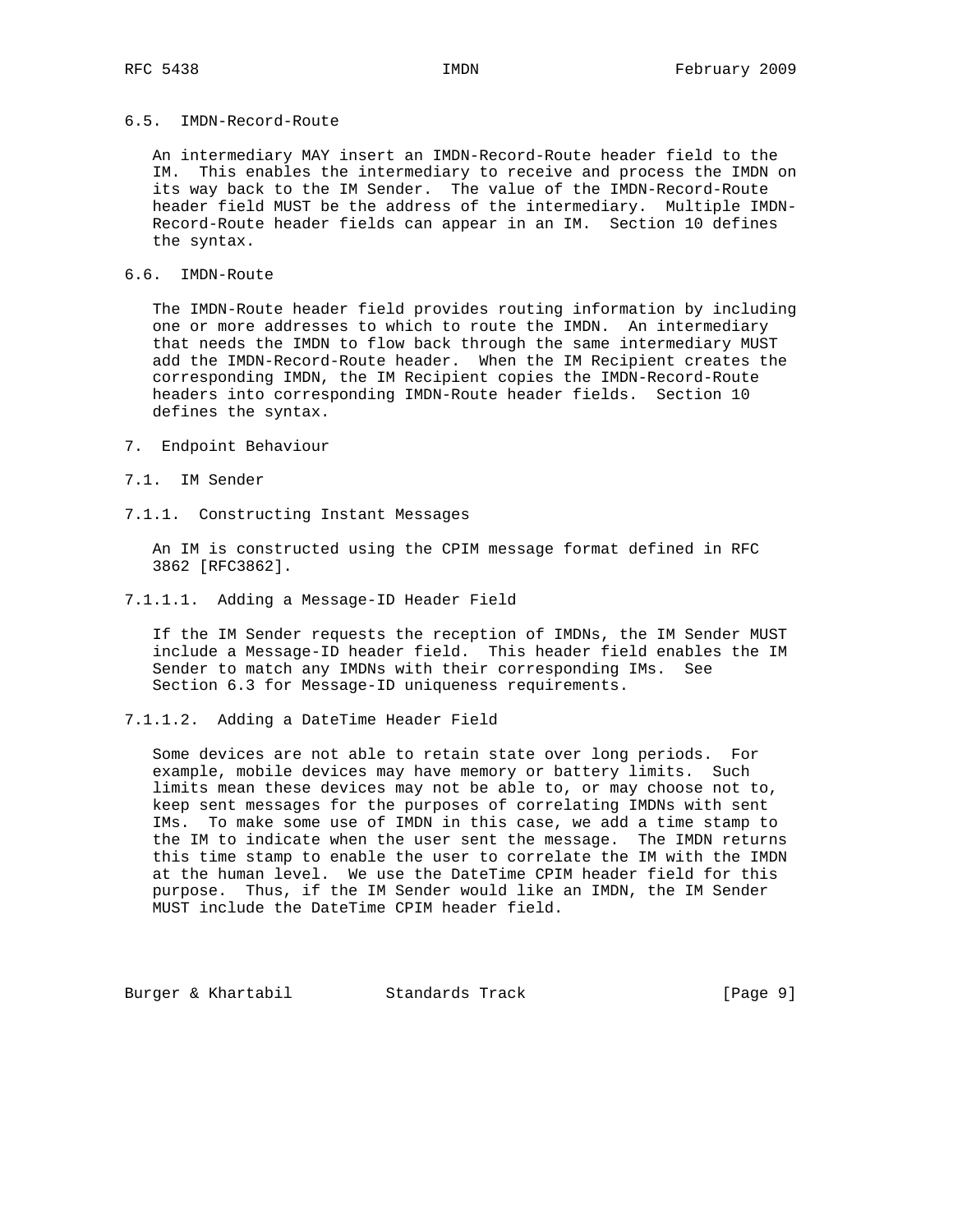## 7.1.1.3. Adding a Disposition-Notification Header Field

 The Disposition-Notification conveys the type of disposition notification requested by the IM Sender. There are three types of disposition notification: delivery, processing, and display. The delivery notification is further subdivided into failure and success delivery notifications. An IM Sender requests failure delivery notification by including a Disposition-Notification header field with value "negative-delivery". Similarly, a success notification is requested by including a Disposition-Notification header field with value "positive-delivery". The IM Sender can request both types of delivery notifications for the same IM.

 The IM Sender can request a processing notification by including a Disposition-Notification header field with value "processing".

 The IM Sender can also request a display notification. The IM Sender MUST include a Disposition-Notification header field with the value "display" to request a display IMDN.

 The absence of this header field or the presence of the header field with an empty value indicates that the IM Sender is not requesting any IMDNs. Disposition-Notification header field values are comma separated. The IM Sender MAY request more than one type of IMDN for a single IM.

 Future extensions may define other disposition notifications not defined in this document.

 Section 10 describes the formal syntax for the Disposition- Notification header field. The following is an example CPIM body of an IM where the IM Sender requests positive and negative delivery notifications, but not display notification or processing notifications:

 From: Alice <im:alice@example.com> To: Bob <im:bob@example.com> NS: imdn <urn:ietf:params:imdn> imdn.Message-ID: 34jk324j DateTime: 2006-04-04T12:16:49-05:00 imdn.Disposition-Notification: positive-delivery, negative-delivery Content-type: text/plain Content-length: 12

Hello World

Burger & Khartabil Standards Track [Page 10]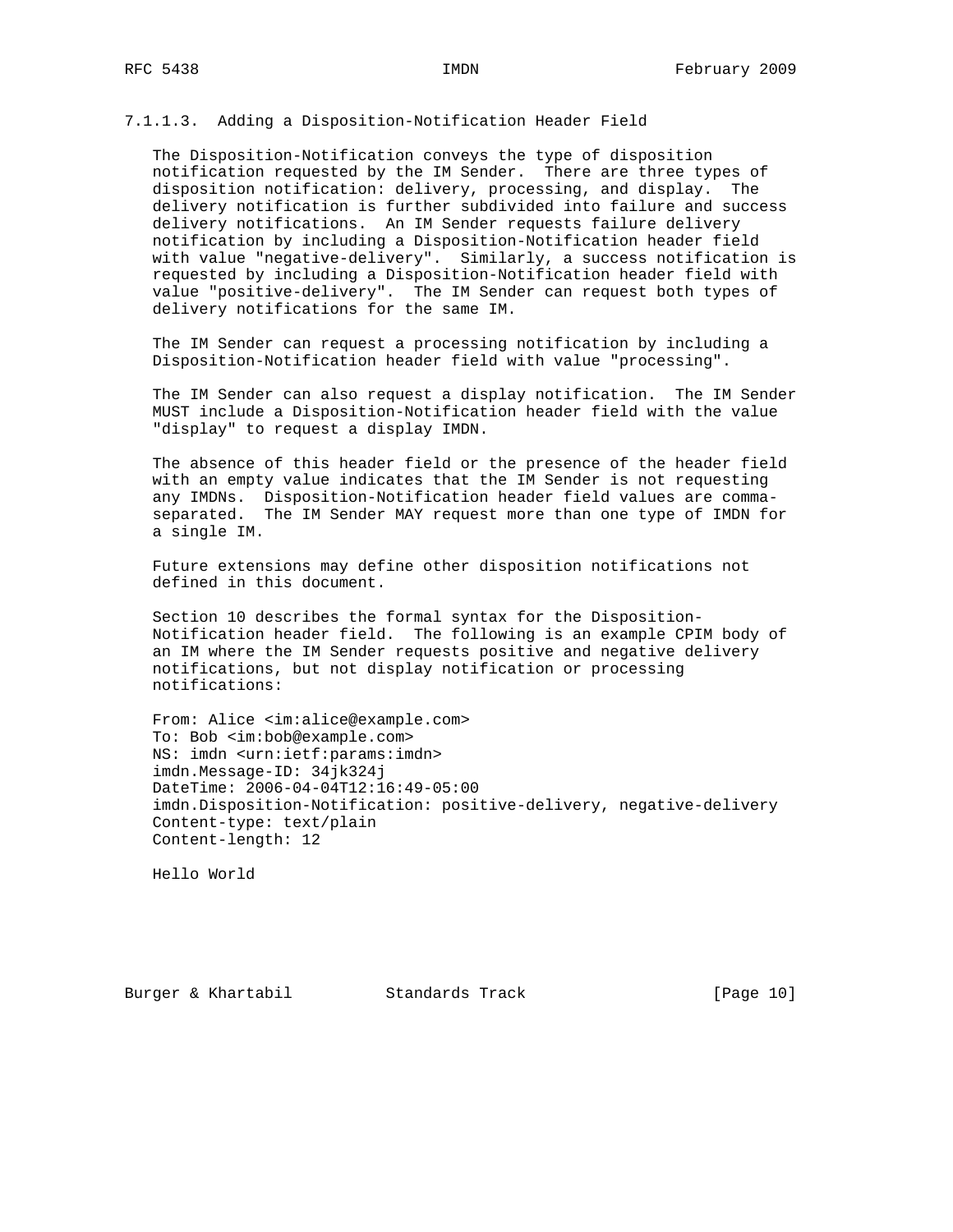#### 7.1.2. Matching IMs with IMDNs

 An IM Sender matches an IMDN to an IM by matching the Message-ID header field value in the IM with the <message-id> element value in the body of the IMDN. If the IM was delivered to multiple recipients, the IM Sender uses the <recipient-uri> element and the <original-recipient-uri> element in the XML body of the IMDN it received to determine if the IM was sent to multiple recipients and to identify the IM Recipient that sent the IMDN.

 An IM Sender can determine an IMDN is a disposition notification by noting if the Content-Disposition in the IMDN is "notification". This does mean the IM Sender MUST understand the Content-Disposition MIME header in CPIM messages.

7.1.3. Keeping State

 This specification does not mandate the IM Sender to keep state for a sent IM.

 Once an IM Sender sends an IM containing an IMDN request, it MAY preserve the IM context (principally the Message-ID), other user identifiable information such as the IM subject or content, and the date and time it was sent. Without preservation of the IM context, the IM Sender will not be able to correlate the IMDN with the IM it sent. The IM Sender may find it impossible to preserve IM state if it has limited resources or does not have non-volatile memory and then loses power.

 There is, however, the concept of a "Sent Items" box in an application that stores sent IMs. This "Sent Items" box has the necessary information and may have a fancy user interface indicating the state of a sent IM. A unique Message-ID for this purpose proves to be useful. The length of time for items to remain in the "Sent Items" box is a user choice. The user is usually free to keep or delete items from the "Sent Items" box as she pleases or as the memory on the device reaches capacity.

 Clearly, if an IM Sender loses its sent items state (for example, the user deletes items from the "Sent Items" box), the client may use a different display strategy in response to apparently unsolicited IMDNs.

 This specification also does not mandate an IM Sender to run any timers waiting for an IMDN. There are no time limits regarding when IMDNs may be received.

Burger & Khartabil Standards Track [Page 11]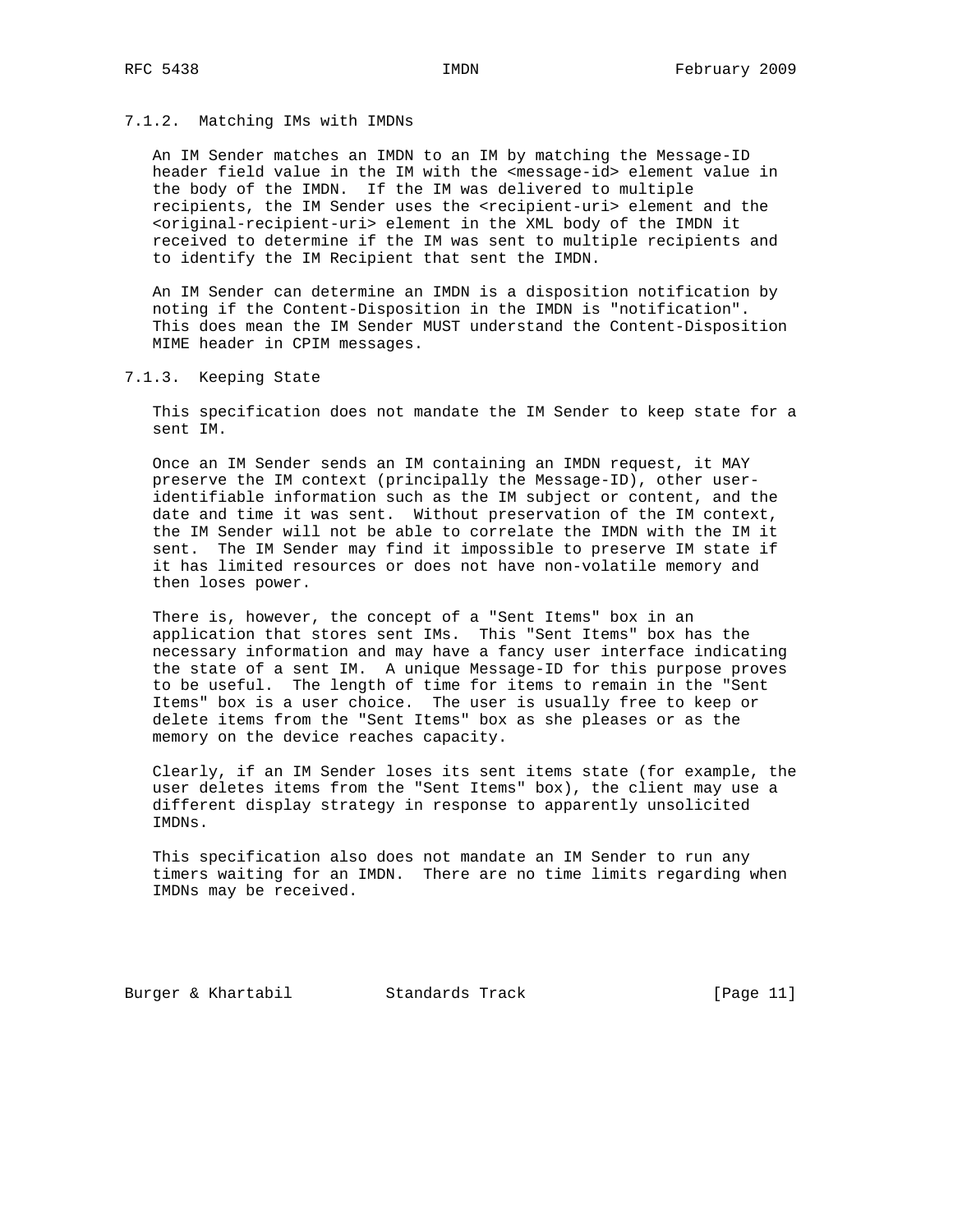IMDNs may legitimately never be received, so the time between the sending of an IM and the generation and ultimate receipt of the IMDN may simply take a very long time. Some clients may choose to purge the state associated with the sent IM. This is the reason for adding the time stamp in the IM and having it returned in the IMDN. This gives the user some opportunity to remember what IM was sent. For example, if the IMDN indicates that the IM the user sent at 2 p.m. last Thursday was delivered, the user has a chance to remember that they sent an IM at 2 p.m. last Thursday.

## 7.1.4. Aggregation of IMDNs

 An IM Sender may send an IM to multiple recipients in one Transport Protocol Message (typically using a URI-List server [RFC5365]) and request IMDNs. An IM Sender that requested IMDNs MUST be prepared to receive multiple aggregated or non-aggregated IMDNs. See Section 8.3 for details.

## 7.2. IM Recipient

#### 7.2.1. Constructing IMDNs

 IM Recipients examine the contents of the Disposition-Notification header field of the CPIM message to determine if the recipient needs to generate an IMDN for that IM. Disposition-Notification header fields of CPIM messages can include one or more values. IM Recipients may need to generate zero, one, or more IMDNs for that IM, for example, a delivery notification as well as a display notification. In this case, the IM Recipient MUST be able to construct multiple IMDNs per IM. An IM Recipient MUST NOT construct more than one IMDN per disposition type. That is, it must not generate a delivery notification indicating "delivered" followed by a delivery notification indicating "failed" for the same IM. If the IM Sender requested only failure notifications and the IM was successfully delivered, then no IMDNs will be generated. If the IM Recipient does not understand a value of the Disposition-Notification header field, the IM Recipient ignores that value.

The IM Recipient MUST NOT generate "processing" notifications.

 A Disposition-Notification header field MUST NOT appear in an IMDN since it is forbidden to request an IMDN for an IMDN. An IM Sender MUST ignore a delivery notification request in an IMDN if present. The IM Sender MUST NOT send an IMDN for an IMDN.

Burger & Khartabil **Standards Track** [Page 12]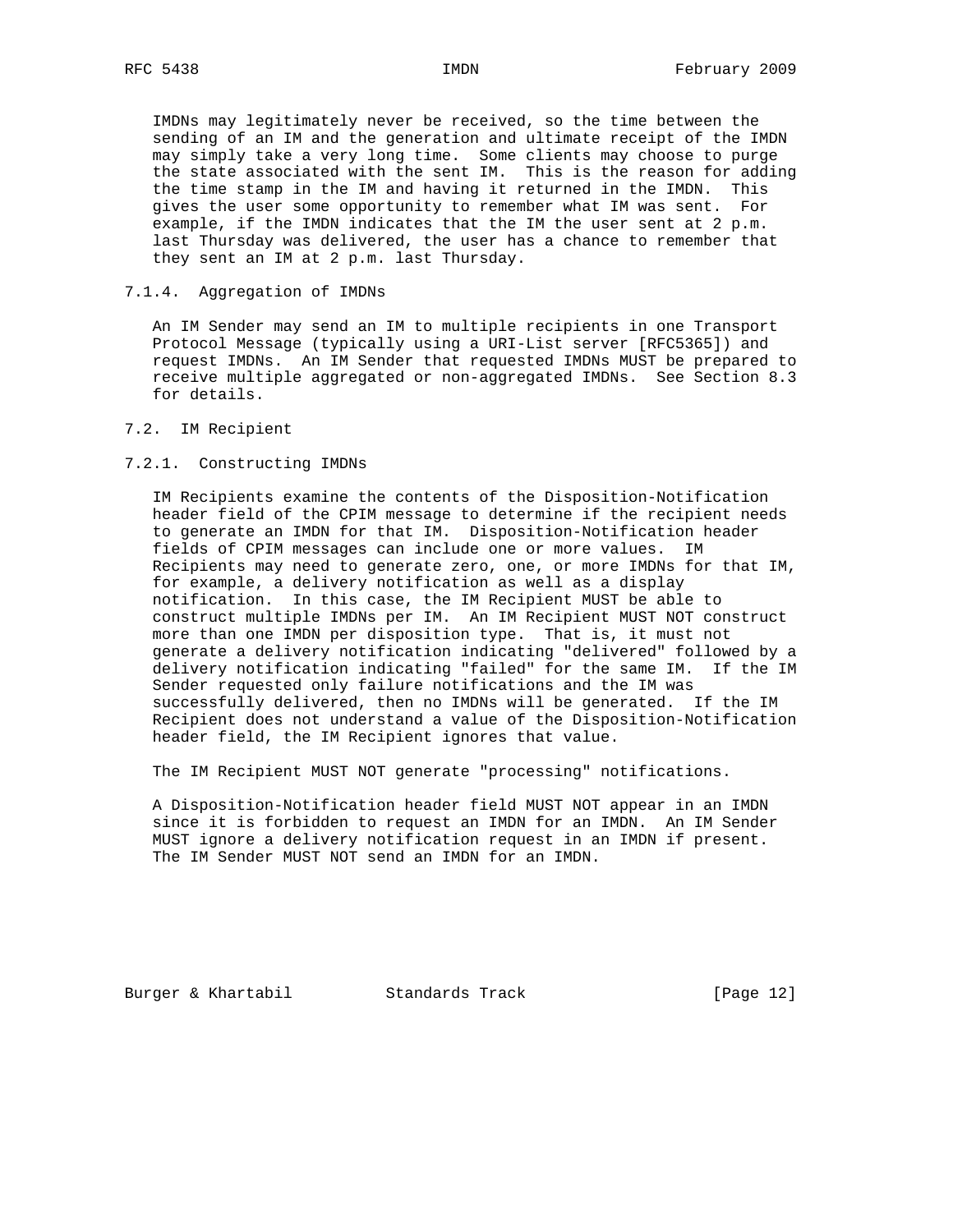An IMDN MUST contain a Message-ID header field. The same rules of uniqueness for the Message-ID header field that appears in an IM apply to an IMDN. The Message-ID header field in the IMDN is different and unrelated to the one in the IM.

 An IM may contain an IMDN-Record-Route header field (see Section 8 for details). If IMDN-Record-Route header fields appear in the IM, the IM Recipient constructing the IMDN MUST copy the contents of the IMDN-Record-Route header fields into IMDN-Route header fields in the IMDN and maintain their order. The IMDN is then sent to the URI in the top IMDN-Route header field. IMDN-Record-Route header fields do not make sense in an IMDN and therefore MUST NOT be placed in an IMDN. IMDN Recipients MUST ignore it if present.

 If there is no IMDN-Record-Route header field, the IM Recipient MUST send the IMDN to the URI in the From header field.

 As stated in CPIM [RFC3862], CPIM messages may need to support MIME headers other than Content-type. IM Recipients MUST insert a Content-Disposition header field set to the value "notification". This indicates to the IM Sender that the message is an IMDN to an IM it has earlier sent.

7.2.1.1. Constructing Delivery Notifications

 The IM Recipient constructs a delivery notification in a similar fashion as an IM, using a CPIM body [RFC3862] that carries a Disposition Notification XML document formatted according to the rules specified in Section 11. The MIME type of the Disposition Notification XML document is "message/imdn+xml".

Section 10 defines the schema for an IMDN.

The following is an example CPIM body of an IMDN:

 From: Bob <im:bob@example.com> To: Alice <im:alice@example.com> NS: imdn <urn:ietf:params:imdn> imdn.Message-ID: d834jied93rf Content-type: message/imdn+xml Content-Disposition: notification Content-length: ...

 <?xml version="1.0" encoding="UTF-8"?> <imdn xmlns="urn:ietf:params:xml:ns:imdn"> <message-id>34jk324j</message-id> <datetime>2008-04-04T12:16:49-05:00</datetime> <recipient-uri>im:bob@example.com</recipient-uri>

Burger & Khartabil Standards Track [Page 13]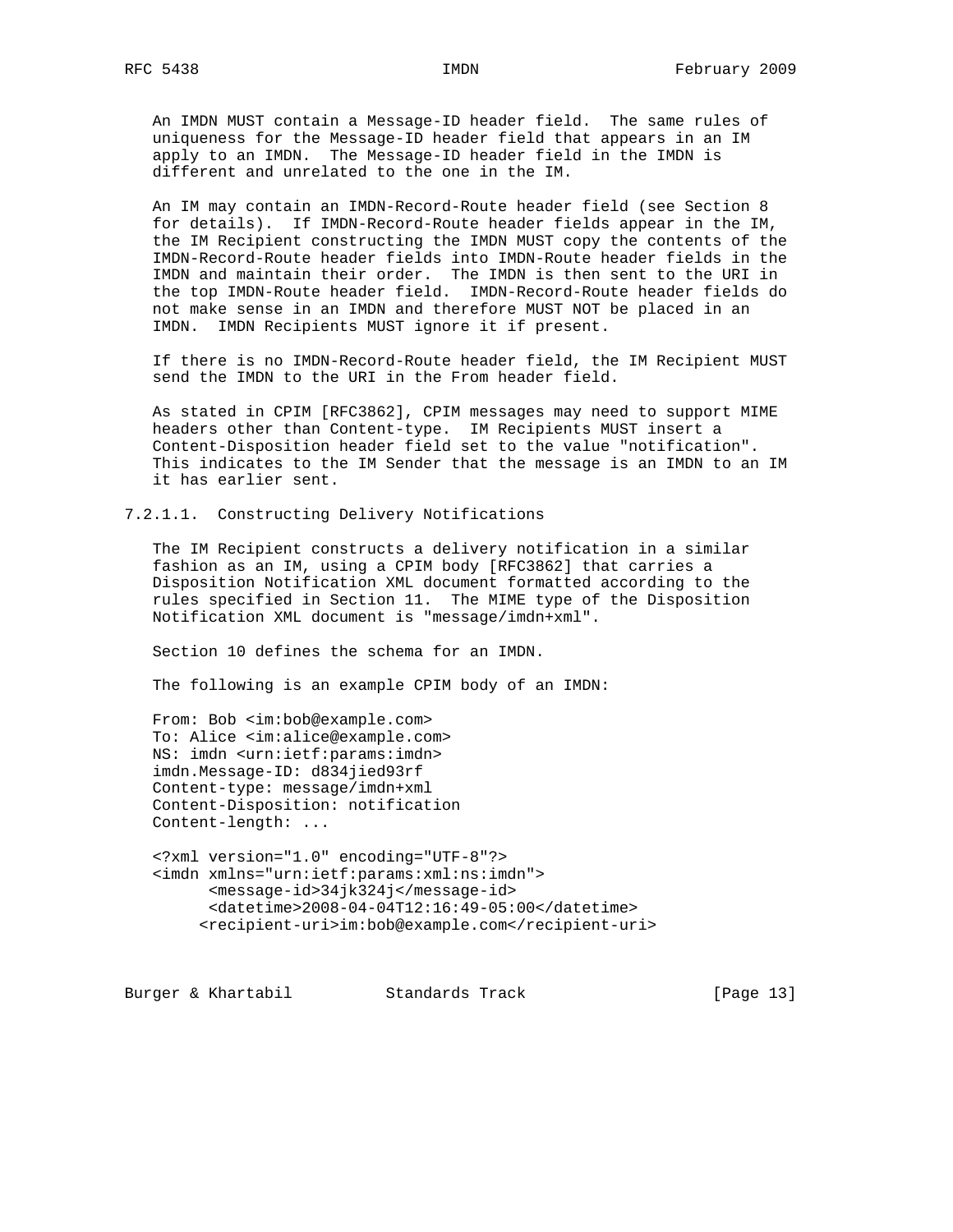```
 <original-recipient-uri
    >im:bob@example.com</original-recipient-uri>
  <delivery-notification>
     <status>
        <delivered/>
     </status>
  </delivery-notification>
</imdn>
```
# 7.2.1.2. Constructing Display Notifications

 The IM Recipient constructs a display notification in a similar fashion as the delivery notification. See Section 7.2.1.1 for details.

Section 10 defines the schema for an IMDN.

The following is an example:

 From: Bob <im:bob@example.com> To: Alice <im:alice@example.com> NS: imdn <urn:ietf:params:imdn> imdn.Message-ID: dfjkleriou432333 Content-type: message/imdn+xml Content-Disposition: notification Content-length: ...

```
 <?xml version="1.0" encoding="UTF-8"?>
<imdn xmlns="urn:ietf:params:xml:ns:imdn">
      <message-id>34jk324j</message-id>
      <datetime>2008-04-04T12:16:49-05:00</datetime>
     <recipient-uri>im:bob@example.com</recipient-uri>
      <original-recipient-uri
         >im:bob@example.com</original-recipient-uri>
      <display-notification>
         <status>
            <displayed/>
         </status>
      </display-notification>
    </imdn>
```
 There are situations where the IM Recipient cannot determine if or when the IM has been displayed. The IM Recipient in this case generates a display notification with a <status> value of "error" to indicate an internal error by the server. Note that the IM Recipient may choose to ignore any IMDN requests and not send any IMDNs. An IM

Burger & Khartabil Standards Track [Page 14]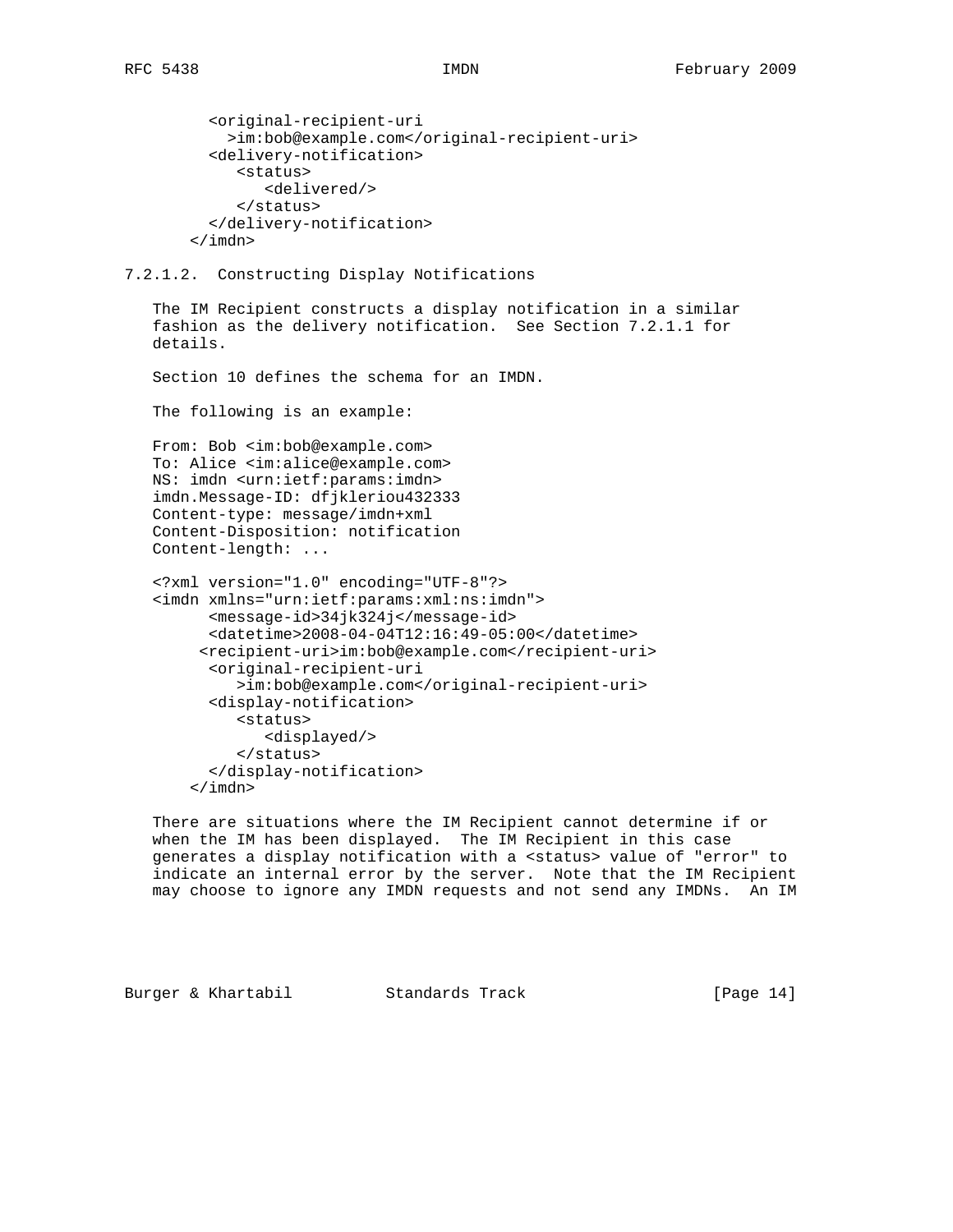Recipient may not wish to let a sender know whether or not a particular message has been displayed to her. This could be a per message, per-sender, or programmed policy choice.

8. Intermediary Behaviour

 In this context, intermediaries are application servers (including URI-List and store-and-forward servers) and gateways. A gateway is a server that translates between different IM systems that use different protocols.

 A URI-List server may change the IM Recipient address from its own to the address of the final recipient of that IM for every copy it makes that it sends to the list members (see [RFC5365] for details). In this case, if the IM Sender is requesting an IMDN, the intermediary SHOULD add an Original-To header field to the IM, populating it with the address that was in the CPIM To header field before it was changed. That is, the intermediary populates the Original-To header field with the intermediary address. Of course, one may configure an intermediary to restrict it from rewriting or populating the Original-To field. An intermediary MUST NOT add an Original-To header field if one already exists. An intermediary MAY have an administrative configuration to not reveal the original Request-URI, and as such, MUST NOT add an Original-To header.

 An IM reply for a page-mode IM is not linked in any way to the initial IM and can end up at a different user agent from where the initial IM originated, depending on how the recipient URI gets resolved. Therefore, IM replies may traverse different intermediaries. An IMDN, on the other hand, needs to traverse the same intermediaries as the IM itself since those intermediaries may be required to report negative delivery notifications if the IM was not delivered successfully. Some of those intermediaries are, for example, store-and-forward servers that may report that an IM has been processed and later report that the IM has failed to be delivered.

 For the reasons stated above, an intermediary MAY choose to remain on the path of IMDNs for a specific IM. It can do so by adding a CPIM IMDN-Record-Route header field as the top IMDN-Record-Route header field. The value of this field MUST be the intermediary's own address. An intermediary that does not support this extension will obviously not add the IMDN-Record-Route header field. This allows IMDNs to traverse directly from the IM Recipient to the IM Sender even if the IM traversed an intermediary not supporting this extension.

Burger & Khartabil Standards Track [Page 15]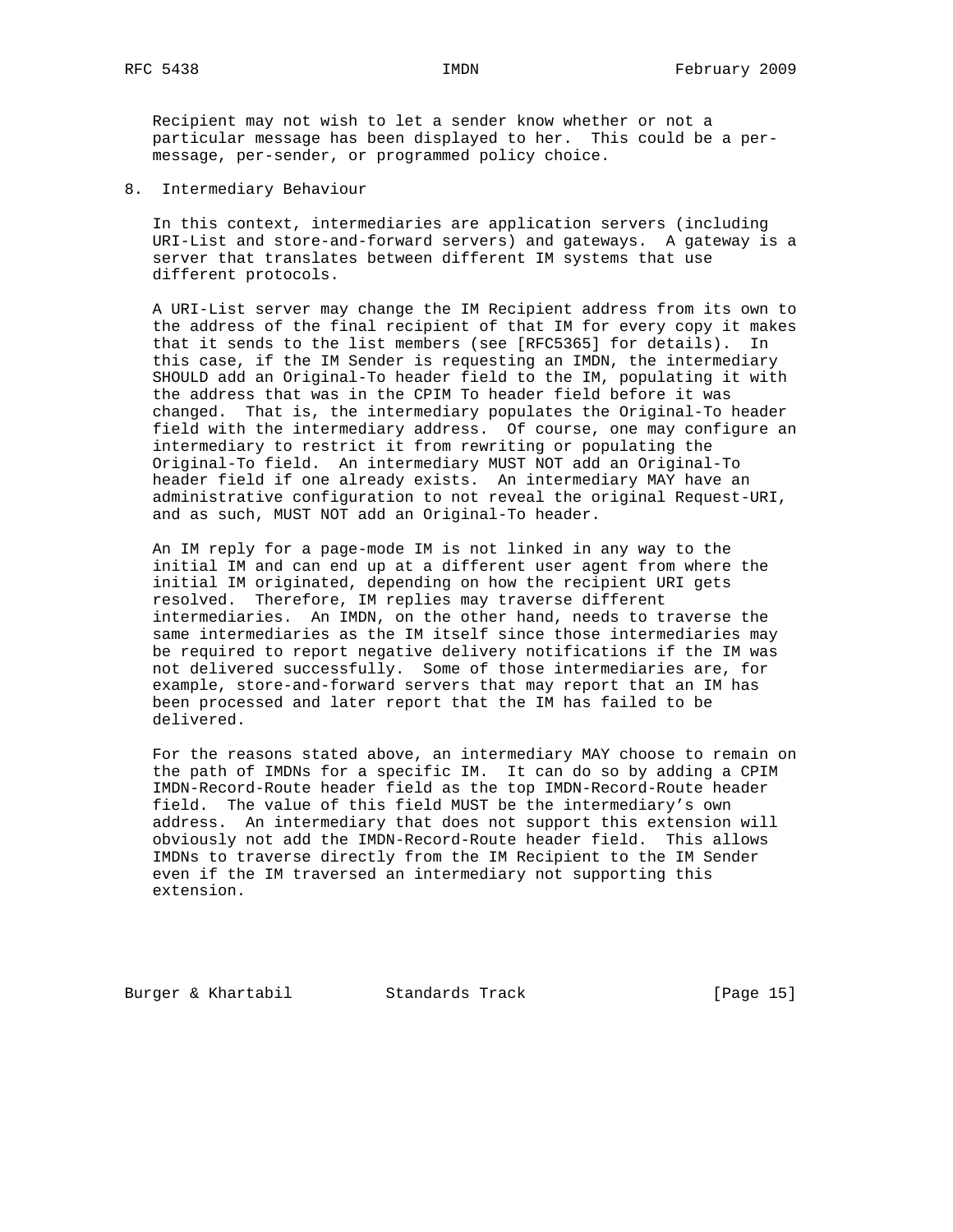An intermediary receiving an IMDN checks the top IMDN-Route header field. If that header field carries the intermediary address, the intermediary removes that value and forwards the IMDN to the address indicated in the new top IMDN-Route header field. If no additional IMDN-Route header fields are present, the IMDN is forwarded to the address in the CPIM To header field.

 An intermediary MUST remove any information about the final recipients of a list if the list membership is not disclosed. The intermediary does that by removing the <recipient-uri> element and/or <original-recipient-uri> element from the body of the IMDN before forwarding it to the IM Sender.

#### 8.1. Constructing Processing Notifications

 Intermediaries are the only entities that construct processing notifications. They do so only if the IM Sender has requested a "processing" notification by including a Disposition-Notification header field with value "processing".

 The intermediary can create and send "processing" notifications indicating that an IM has been processed or stored. The intermediary MUST NOT send more than one IMDN for the same disposition type - i.e., it must not send a "processing" notification indicating that an IM is being "processed" followed by another IMDN indicating that the same IM is "stored".

 An intermediary constructs a "processing" notification in a similar fashion as the IM Recipient constructs a delivery notification. See Section 7.2.1.1 for details.

The following is an example:

Content-type: Message/CPIM

 From: Bob <im:bob@example.com> To: Alice <im:alice@example.com> Content-type: message/imdn+xml Content-Disposition: notification Content-length: ...

 <?xml version="1.0" encoding="UTF-8"?> <imdn xmlns="urn:ietf:params:xml:ns:imdn"> <message-id>34jk324j</message-id> <datetime>2008-04-04T12:16:49-05:00</datetime> <recipient-uri>im:bob@example.com</recipient-uri> <original-recipient-uri >im:bob@example.com</original-recipient-uri>

Burger & Khartabil Standards Track [Page 16]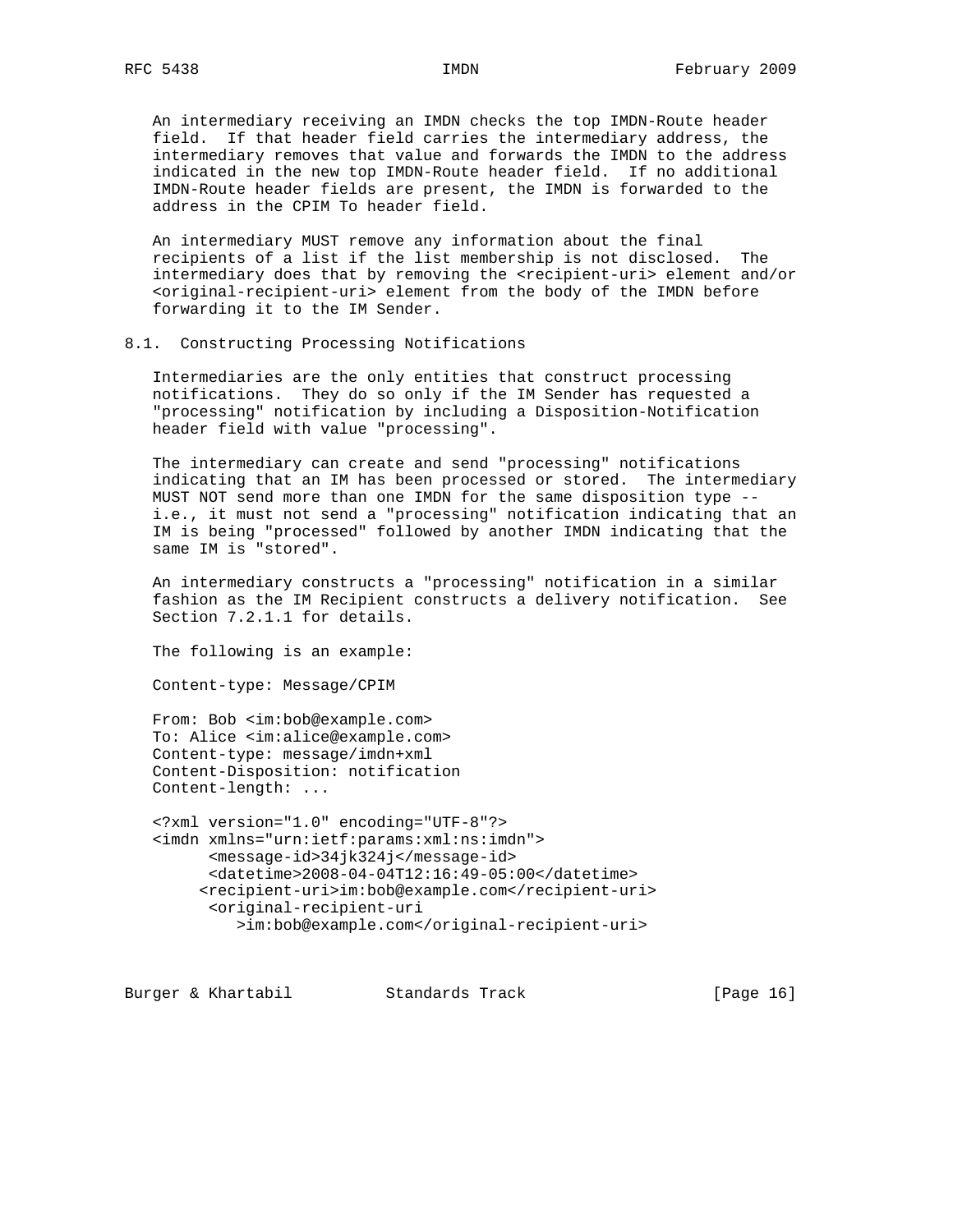<processing-notification> <status> <processed/> </status> </processing-notification> </imdn>

 There are situations where the intermediary cannot know the fate of an IM. The intermediary in this case generates a processing notification with a <status> value of "error" to indicate so.

#### 8.2. Constructing Delivery Notifications

 Intermediaries MAY construct negative delivery notifications. They do so only if the IM Sender has requested a "negative-delivery" notification by including a Disposition-Notification header field with value "negative-delivery" AND an error was returned for that IM.

 The intermediary can create and send "negative-delivery" notifications indicating that an IM has failed to be delivered. The intermediary MUST NOT send more than one IMDN for the same disposition type -- i.e., it must not send a "failed" notification indicating that an IM has failed followed by another IMDN indicating that an IMDN is "forbidden".

 An intermediary constructs a "negative-delivery" notification much like the IM Recipient. See Section 7.2.1.1 for details.

## 8.3. Aggregation of IMDNs

As previously described, URI-List servers are intermediaries.

 A URI-List server may choose (using local policy) to aggregate IMDNs or it may send individual IMDNs instead. When a URI-List server receives an IM and decides to aggregate IMDNs, it can wait for a configurable period of time or until all recipients have sent the IMDN, whichever comes first, before it sends an aggregated IMDN. Note that some IMDNs, for example "displayed" notifications, may never come due to user settings. How long to wait before sending an aggregated IMDN and before a URI-List server removes state for that IM is an administrator configuration and implementation issue.

 A URI-List server MAY choose to send multiple aggregated IMDNs. A timer can be started, and when it fires, the URI-List server can aggregate whatever IMDNs it has so far for that IM, send the aggregated IMDN, and restart the timer for the next batch. This is needed for scenarios where the IM Sender has requested more than one

Burger & Khartabil Standards Track [Page 17]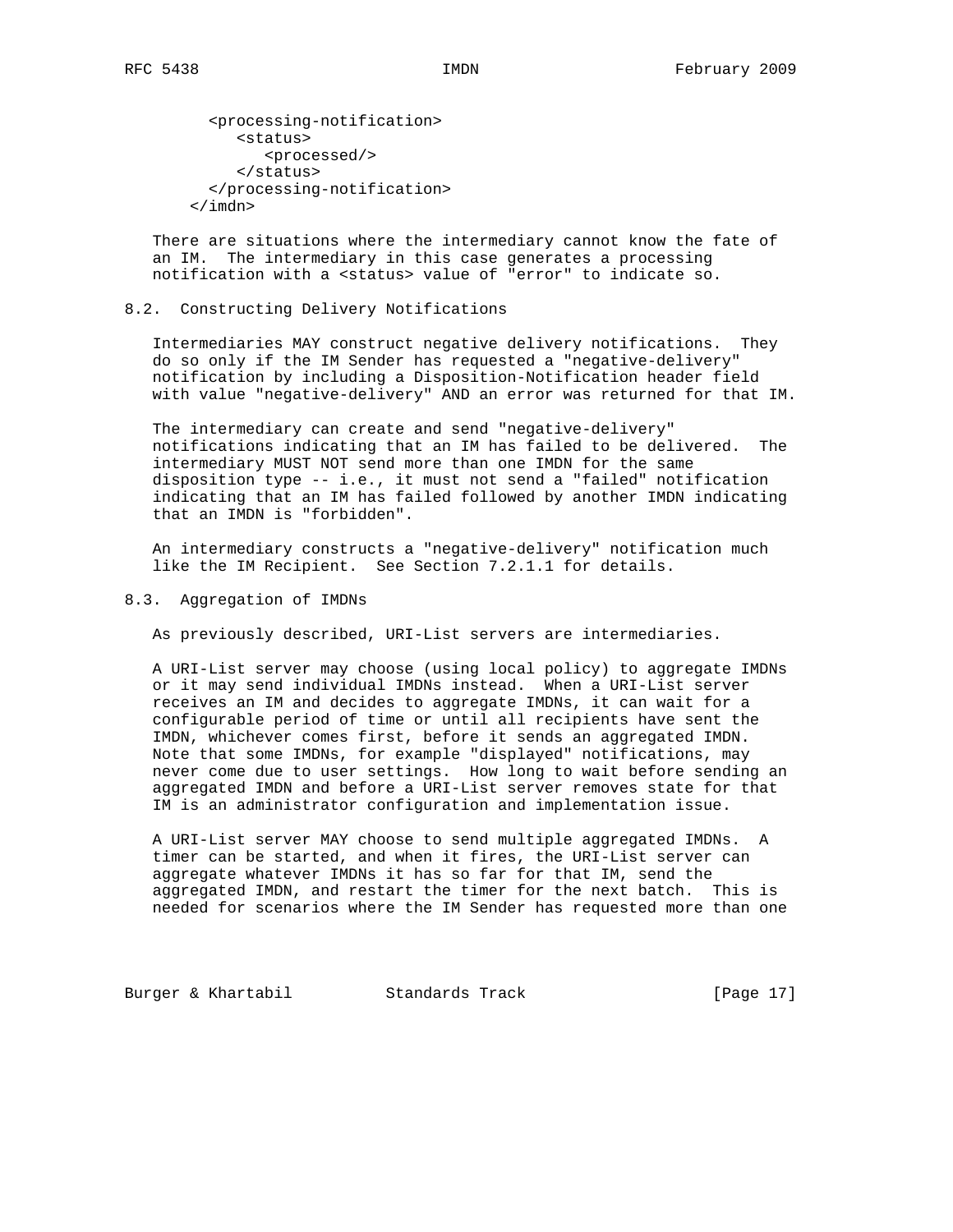IMDN for a specific IM -- for example, delivery notifications as well as display notifications -- or when the URI-List server is short on resources and chooses to prioritise forwarding IMs over IMDNs.

 A second timer can be running, and when it fires, the state of the IM is deleted. In this case, the URI-List server consumes any IMDNs that might arrive after that time.

 Please note the references to timers in the above paragraphs are not normative and are only present to help describe one way one might implement aggregation.

 A URI-List server MAY aggregate IMDNs for the case where the list membership information is not disclosed. There may be scenarios where the URI-List server starts sending aggregated IMDNs and switches to individual ones or visa versa. A timer firing often may in fact have that effect.

 The aggregated IMDN is constructed using the multipart/mixed MIME type and including as individual payloads all the IMDNS that were received as message/imdn+xml.

Below is an example of aggregated IMDNs.

 From: Bob <im:bob@example.com> To: Alice <im:alice@example.com> NS: imdn <urn:ietf:params:imdn> imdn.Message-ID: d834jied93rf Content-type: multipart/mixed; boundary="imdn-boundary" Content-Disposition: notification Content-length: ...

 --imdn-boundary Content-type: message/imdn+xml

```
 <?xml version="1.0" encoding="UTF-8"?>
<imdn xmlns="urn:ietf:params:xml:ns:imdn">
      <message-id>34jk324j</message-id>
      <datetime>2008-04-04T12:16:49-05:00</datetime>
     <recipient-uri>im:bob@example.com</recipient-uri>
      <original-recipient-uri
        >im:bob@example.com</original-recipient-uri>
      <delivery-notification>
         <status>
            <delivered/>
```
Burger & Khartabil Standards Track [Page 18]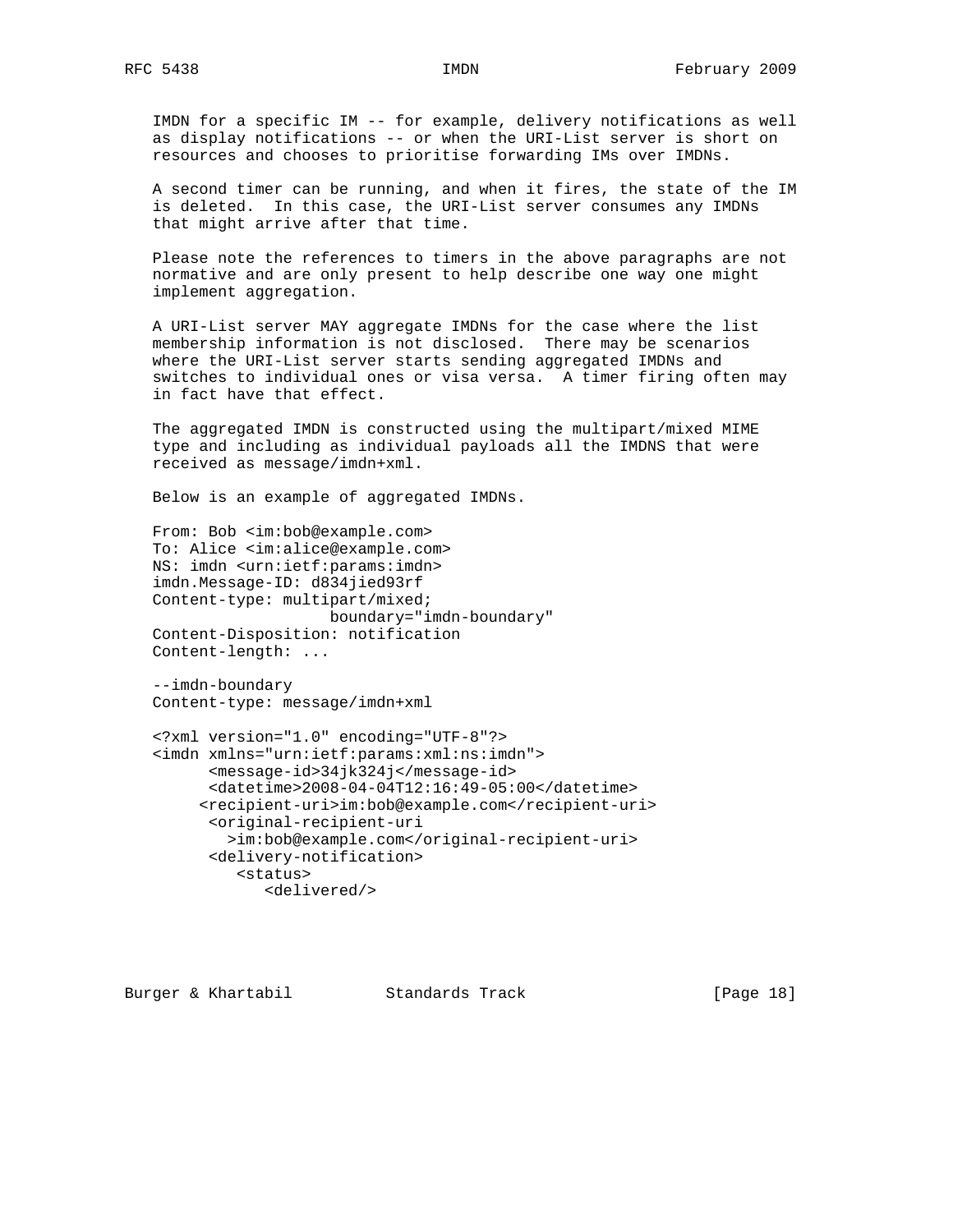```
 </status>
      </delivery-notification>
    </imdn>
--imdn-boundary
Content-type: message/imdn+xml
<?xml version="1.0" encoding="UTF-8"?>
<imdn xmlns="urn:ietf:params:xml:ns:imdn">
      <message-id>34jk324j</message-id>
      <datetime>2008-04-04T12:16:49-05:00</datetime>
     <recipient-uri>im:bob@example.com</recipient-uri>
      <original-recipient-uri
         >im:bob@example.com</original-recipient-uri>
      <display-notification>
         <status>
            <displayed/>
         </status>
      </display-notification>
    </imdn>
```
--imdn-boundary

9. Identifying Messages

 Messages are typically carried in a transport protocol like SIP [RFC3261]. If the payload carried by the transport protocol does not contain any parts of type Message/CPIM, then the message is an IM. If the payload contains any parts of type Message/CPIM, and none of those parts contains a payload that is of type "message/imdn+xml", the message is an IM. It is not valid to attempt to carry both an IM and an IMDN in a multipart payload in a single transport protocol message.

 A message is identified as a delivery notification by examining its contents. The message is a delivery notification if the Content-type header field present has a value of "message/imdn+xml", the Content- Disposition header field has a value of "notification", and the <delivery-notification> element appears in that XML body.

 A message is identified as a processing notification or display notification in a similar fashion as a delivery notification. The difference is that, for a processing notification, the <processing notification> element appears in the XML body. For a display notification, the <display-notification> element appears in the XML body.

Burger & Khartabil Standards Track [Page 19]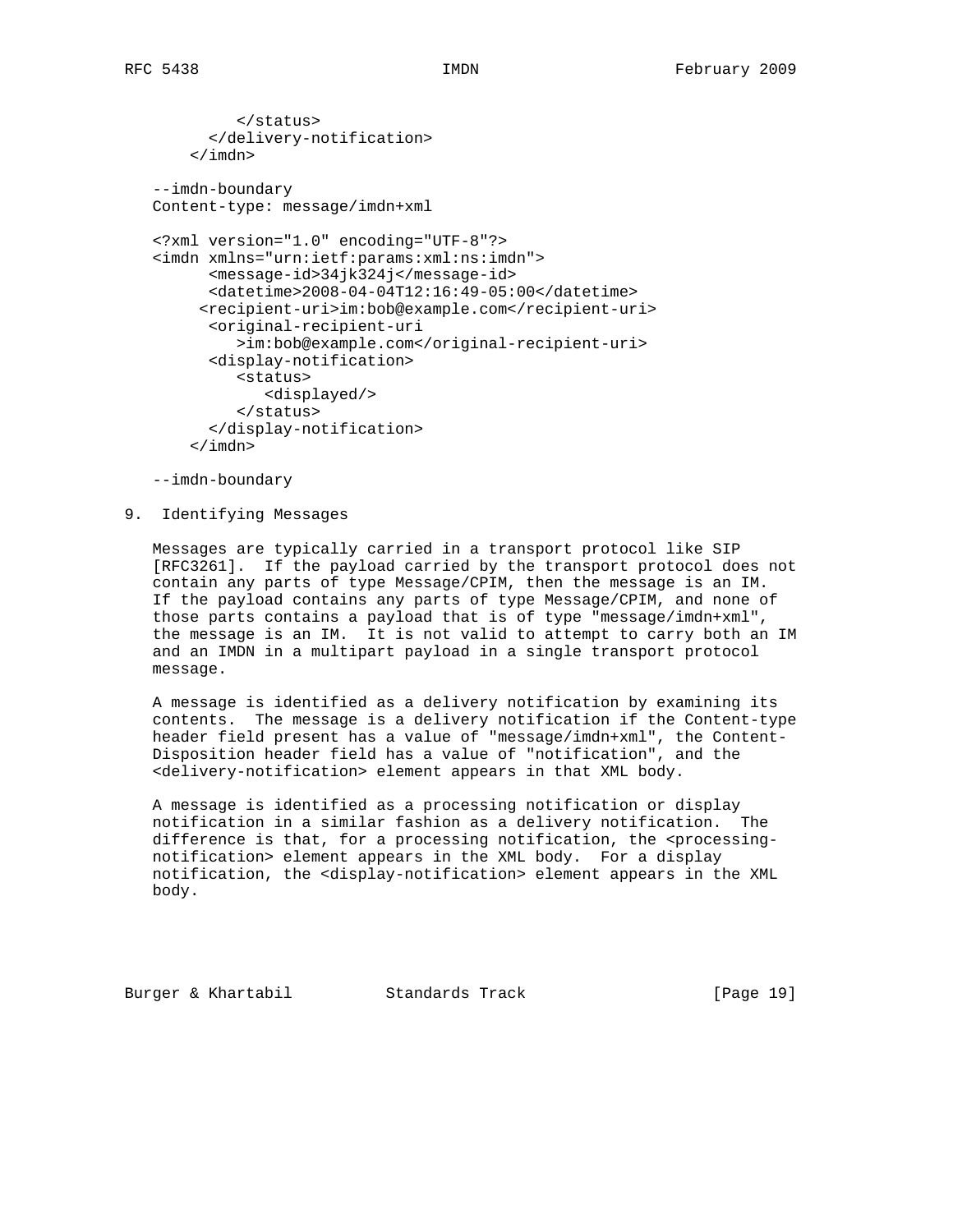10. Header Fields Formal Syntax

 The following syntax specification uses the message header field syntax as described in Section 3 of RFC 3862 [RFC3862].

 Header field syntax is described without a namespace qualification. Following the rules in RFC 3862 [RFC3862], header field names and other text are case sensitive and MUST be used as given, using exactly the indicated upper-case and lower-case letters.

 Disposition-Notification = "Disposition-Notification" ": " [(notify-req \*(COMMA notify-req))]

 notify-req = ("negative-delivery" / "positive-delivery" / "processing" / "display" / Token) \*(SEMI disp-notify-params) disp-notify-params = Ext-param Message-ID = "Message-ID" ": " Token Original-To = "Original-To" ": " [ Formal-name ] "<" URI ">" IMDN-Record-Route = "IMDN-Record-Route" ": " [ Formal-name ] "<" URI ">" IMDN-Route = "IMDN-Route" ": " [ Formal-name ] "<" URI ">" SEMI = \*SP ";" \*SP ; semicolon COMMA =  $*SP$  ", " $*SP$  ; comma

11. IMDN Format

11.1. Structure of an XML-Encoded IMDN Payload

 An IMDN payload is an XML document [XML] that MUST be well-formed and MUST be valid according to schemas, including extension schemas, available to the validater and applicable to the XML document. The IMDN payload MUST be based on XML 1.0 and MUST be encoded using  $UTF-8.$ 

 The schema allows qualified extension elements in several positions other than the "urn:ietf:params:xml:ns:imdn" namespace. To maintain forwards compatibility (i.e., newer instance documents can be used by existing consumers), the new specifications MUST NOT extend the allowable content of this specification. The backwards compatibility

Burger & Khartabil Standards Track [Page 20]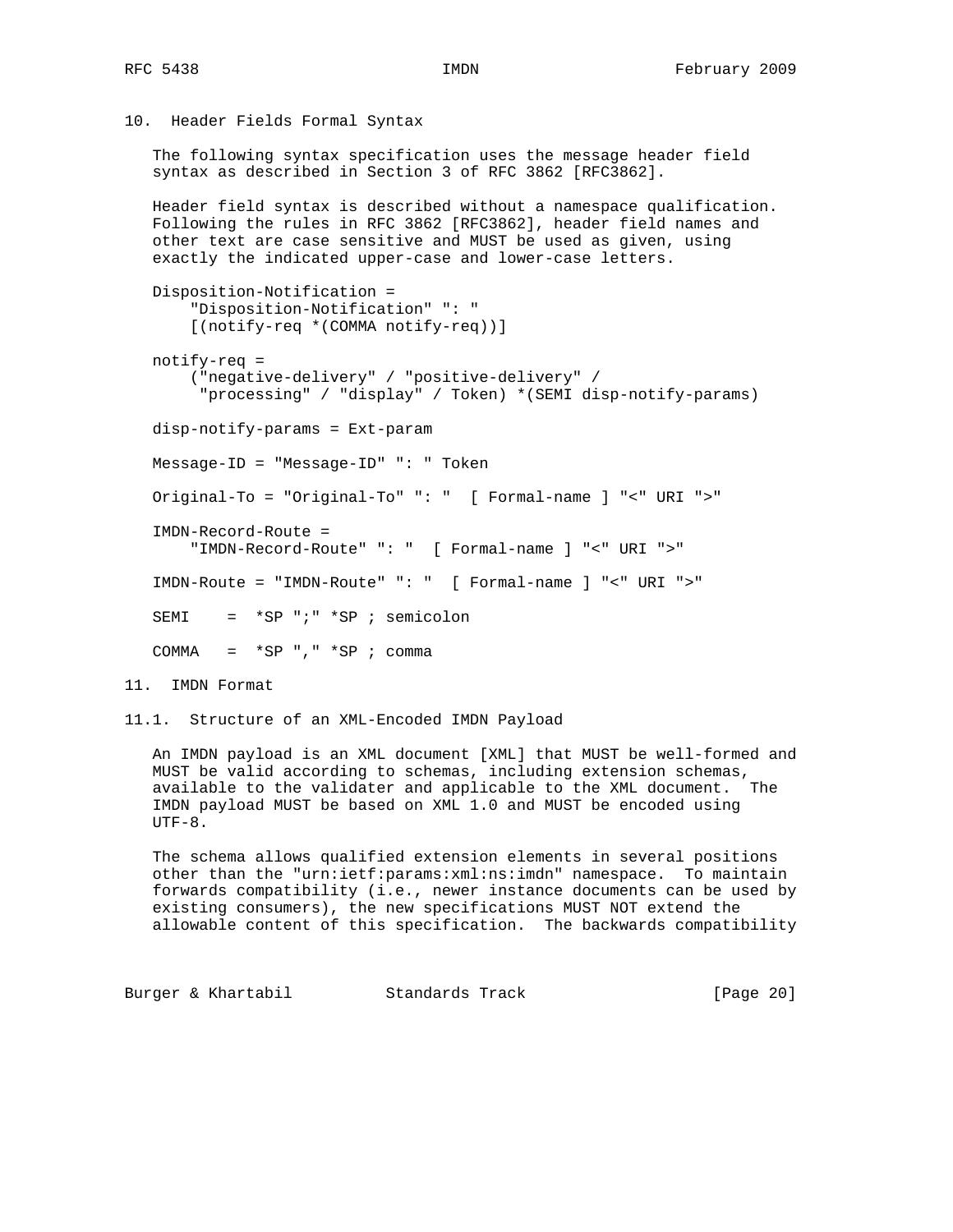(i.e., existing instance documents can also be used by updated, new consumers) MAY break if there are conflicts with the existing qualified names of extension elements and possible future specifications. The IETF MAY specify new extension elements within the "sub-namespace" of "urn:ietf:params:xml:ns:" for this message/ imdn+xml MIME type.

 Possible future specifications can add new element definitions with the combine="interleave" pattern. When multiple elements of this new type are then allowed, the new definition MUST contain the <zeroOrMore> cardinality rule. If the new specification does allow only a single new element, the <optional> cardinality rule MUST be used. These cardinality requirements maintain the backwards compatibility of existing instance documents with newer consumers. Also, the new specification MUST then redefine either the "anyIMDN" extension or the individual extension points that reference it, so that new element definitions do not match with this redefined and more limited wildcard pattern.

 The namespace identifier for elements defined by this specification is a URN [URN], using the namespace identifier 'ietf' defined by [URN\_NS] and extended by [IANA]. This urn is: urn:ietf:params:xml:ns:imdn.

 This namespace declaration indicates the namespace on which the IMDN is based.

The root element is <imdn>. The <imdn> element has sub-elements, namely <message-id>, <datetime>, <recipient-uri>, <original recipient-uri>, <subject>, and one of <delivery-notification>, <processing-notification>, or <display-notification>. A <status> also appears as a sub-element of <delivery-notification>, <processing-notification>, and <display-notification>. The elements are described in detail in the following sections.

 <imdn> can be extended in the future to include new disposition notification types or other elements, as described in Section 11.1.9.

11.1.1. The <message-id> Element

 The <message-id> element is mandatory according to the XML schema and carries the message ID that appeared in the Message-ID header field of the IM.

Burger & Khartabil Standards Track [Page 21]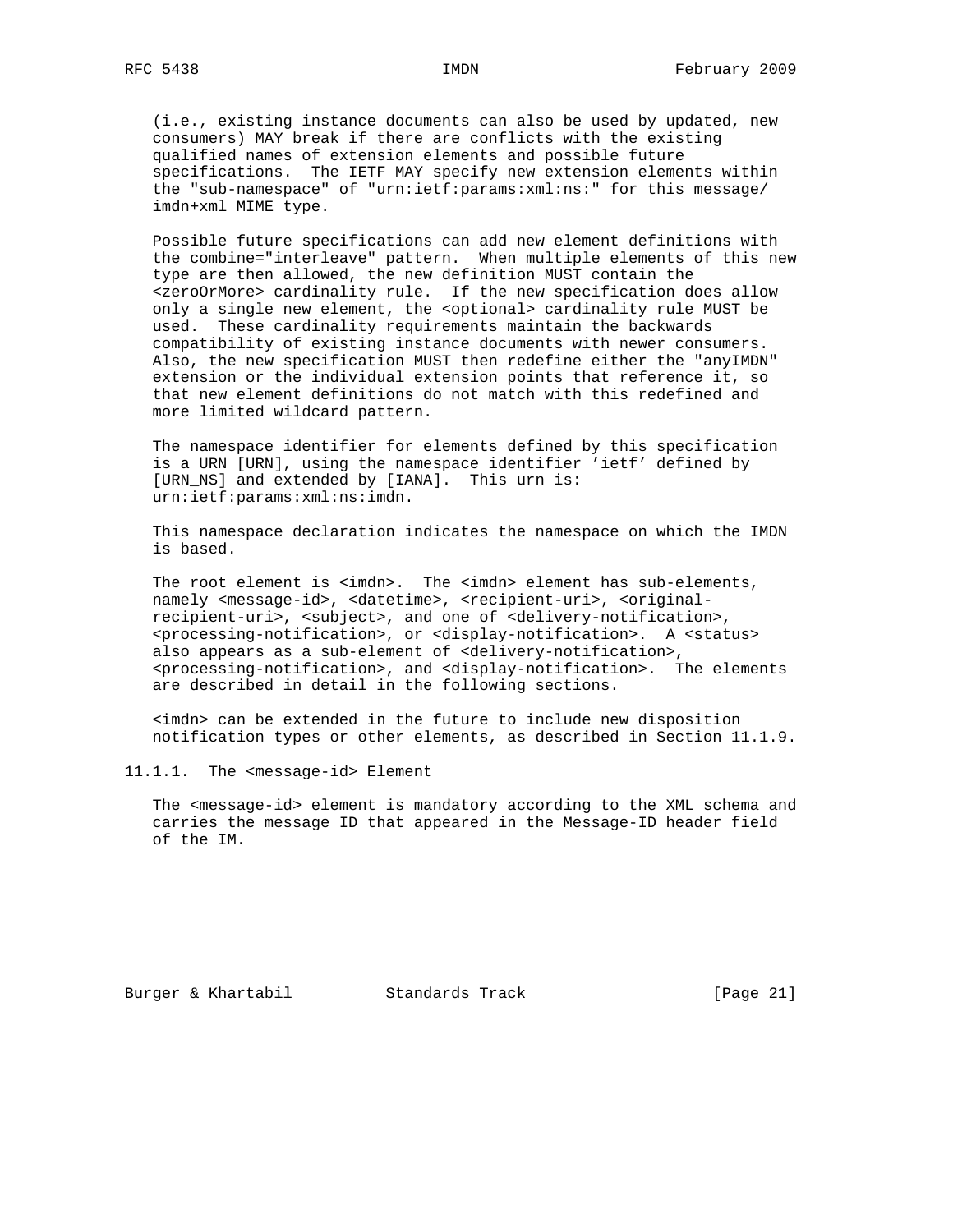11.1.2. The <datetime> Element

 The <datetime> element is mandatory and carries the date and time the IM was sent (not the IMDN). This information is obtained from the DateTime header field of the IM.

11.1.3. The <recipient-uri> Element

 The <recipient-uri> element is optional and carries the URI of the final recipient. This information is obtained from the CPIM To header field of the IM.

11.1.4. The <original-recipient-uri> Element

 The <original-recipient-uri> element is optional and carries the URI of the original recipient. It MUST be present if the IM carried the Original-To header field. This information is obtained from the Original-To header field of the IM.

11.1.5. The <subject> Element

 The <subject> element is optional. If present, it MUST carry the text and language attributes that were in the Subject header field, if any. This allows for a human-level correlation between an IM and an IMDN. If there are more than one Subject header fields in an IM, selecting any one of them to place in the IMDN payload <subject> element will suffice. The sender then needs to compare Subject header fields until a match or not match is determined.

11.1.6. The <delivery-notification>, <processing-notification>, and <display-notification> Elements

The appearance of one of the <delivery-notification>, <processing notification>, and <display-notification> elements is mandatory and carries the disposition type that the IM Sender requested and is being reported. It carries the sub-element <status>.

11.1.7. The <status> Element

 The <status> element is mandatory and carries the result of the disposition request. For notification type <delivery-notification>, it can carry one of the sub-elements <delivered>, <failed>, <forbidden>, or <error>. For notification type <display notification>, it can carry one of the sub-elements <displayed>, <forbidden>, or <error>. For notification type <processing notification>, it can carry one of the sub-elements <processed>,

Burger & Khartabil Standards Track [Page 22]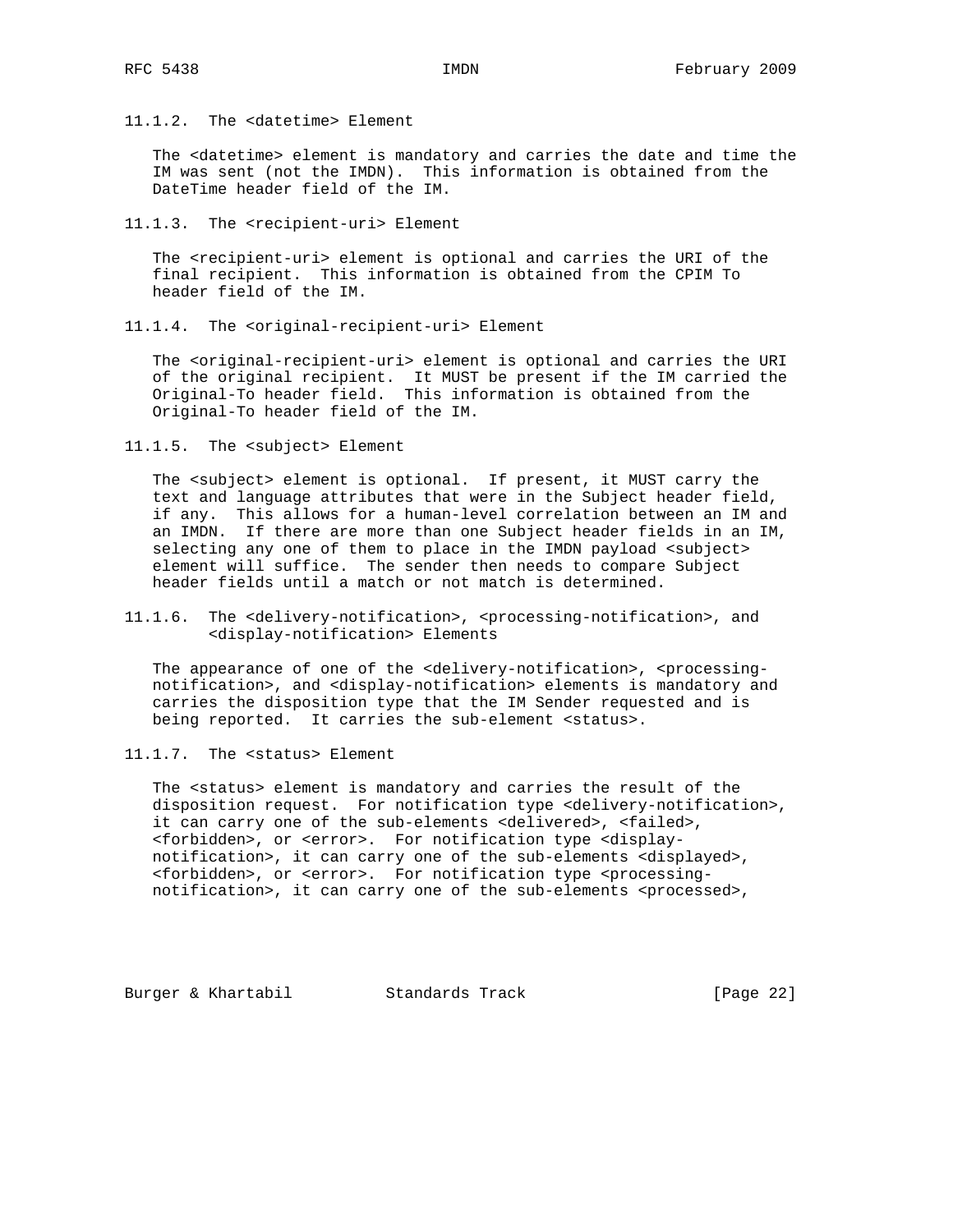<stored>, <forbidden>, or <error>. <forbidden> means the disposition was denied. <error> means internal server error. The <status> element can also be extended to carry any other status extension. 11.1.8. MIME Type for IMDN Payload The MIME type for the IMDN payload is "message/imdn+xml". The IMDN MUST identify the payload as MIME type "message/imdn+xml" in the Content-type header field. 11.1.9. The RelaxNG Schema <?xml version="1.0" encoding="UTF-8"?> <grammar xmlns="http://relaxng.org/ns/structure/1.0" xmlns:a="http://relaxng.org/ns/compatibility/annotations/1.0" datatypeLibrary="http://www.w3.org/2001/XMLSchema-datatypes" ns="urn:ietf:params:xml:ns:imdn"> <start> <element name="imdn"> <element name="message-id"> <data type="token"/> </element> <element name="datetime"> <data type="string"/> </element> <optional> <element name="recipient-uri"> <data type="anyURI"/> </element> <element name="original-recipient-uri"> <data type="anyURI"/> </element> <optional> <element name="subject"> <data type="string"/> </element> </optional> </optional> <choice> <ref name="deliveryNotification"/> <ref name="displayNotification"/> <ref name="processingNotification"/> <empty/> </choice> <ref name="imdnExtension"/>

```
 </element>
```
Burger & Khartabil Standards Track [Page 23]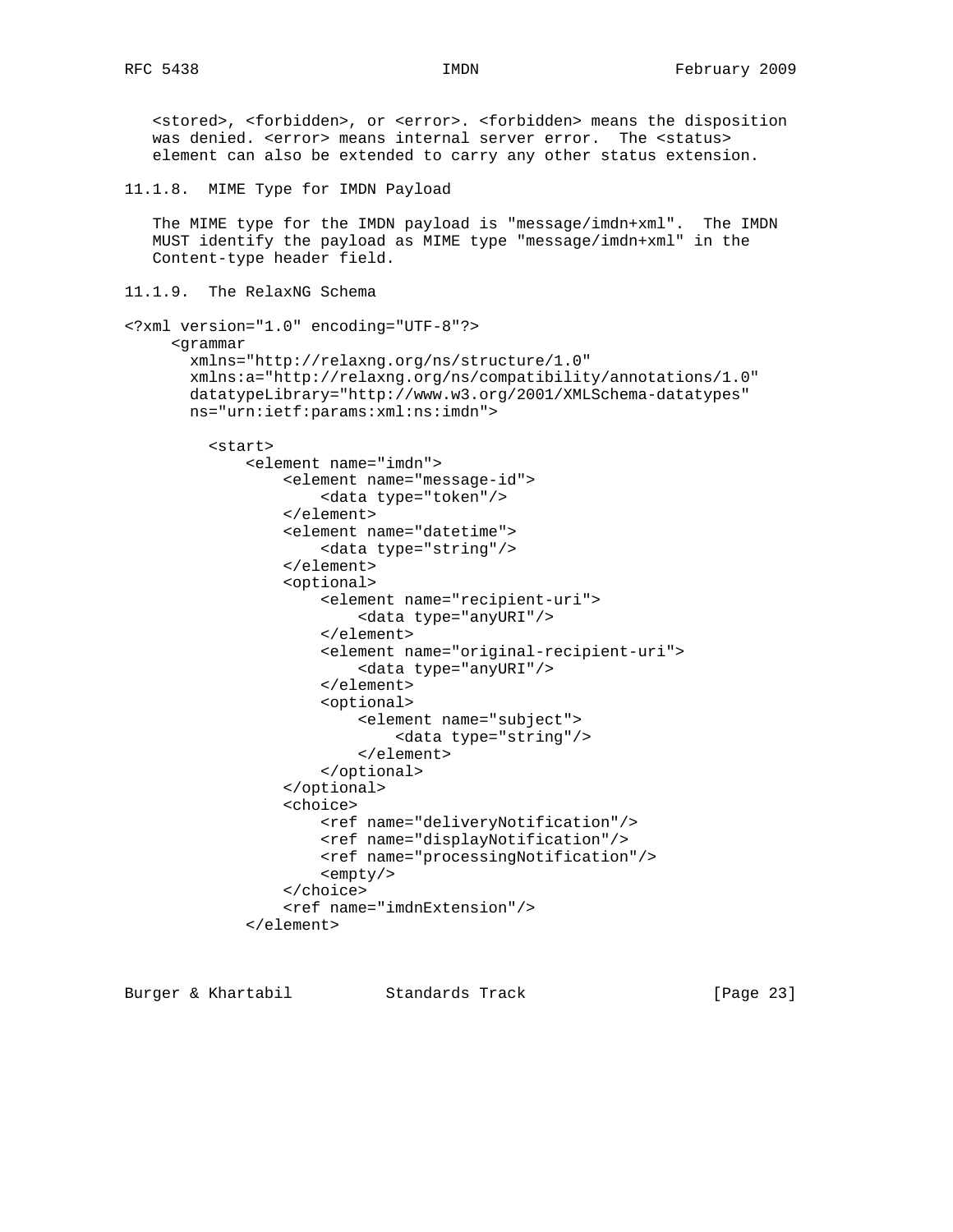```
 </start>
<define name="deliveryNotification">
    <element name="delivery-notification">
        <element name="status">
             <choice>
                 <element name="delivered">
                     <empty/>
                 </element>
                 <element name="failed">
                     <empty/>
                 </element>
                 <ref name="commonDispositionStatus"></ref>
             </choice>
             <ref name="deliveryExtension"/>
          </element>
     </element>
</define>
<define name="displayNotification">
    <element name="display-notification">
        <element name="status">
             <choice>
                 <element name="displayed">
                     <empty/>
                 </element>
                 <ref name="commonDispositionStatus"></ref>
             </choice>
             <ref name="displayExtension"/>
        </element>
    </element>
</define>
<define name="processingNotification">
    <element name="processing-notification">
        <element name="status">
             <choice>
                 <element name="processed">
                     <empty/>
                 </element>
                 <element name="stored">
                     <empty/>
                 </element>
                 <ref name="commonDispositionStatus"></ref>
             </choice>
             <ref name="processingExtension"/>
         </element>
    </element>
```
Burger & Khartabil Standards Track [Page 24]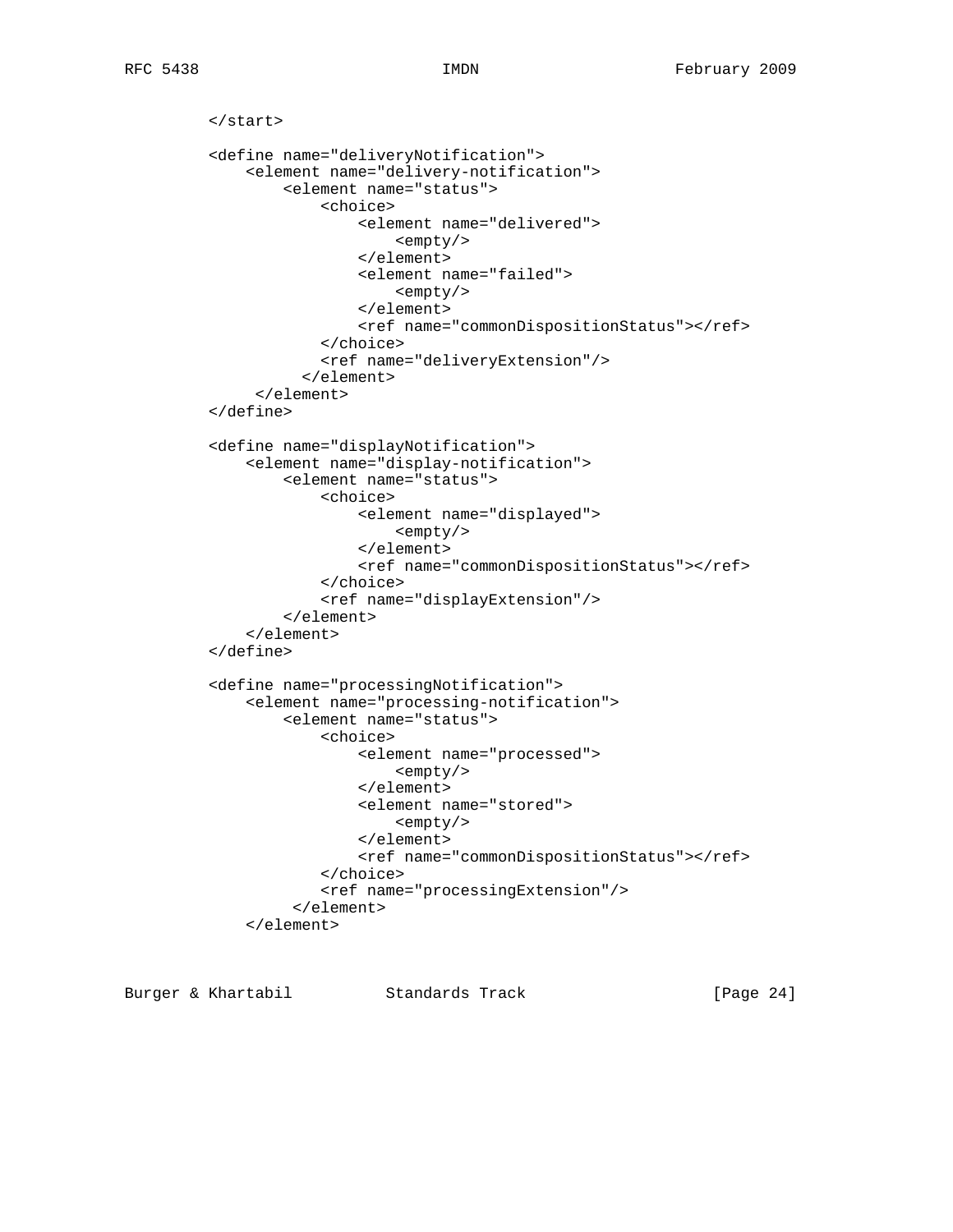```
 </define>
<define name="commonDispositionStatus">
    <choice>
        <element name="forbidden">
            <empty/>
        </element>
        <element name="error">
            <empty/>
        </element>
    </choice>
</define>
<!-- <imdn> extension point for the extension schemas to add
     new definitions with the combine="interleave" pattern.
     Extension schemas should add proper cardinalities. For
     example, the <zeroOrMore> cardinality should be used if
     the extension is to allow multiple elements, and the
     <optional> cardinality should be used if the extension
     is to allow a single optional element. -->
<define name="imdnExtension">
    <zeroOrMore>
        <ref name="anyIMDN"/>
    </zeroOrMore>
</define>
<!-- delivery-notification <status> extension point -->
<define name="deliveryExtension">
    <zeroOrMore>
        <ref name="anyIMDN"/>
    </zeroOrMore>
</define>
<!-- display-notification <status> extension point -->
<define name="displayExtension">
    <zeroOrMore>
        <ref name="anyIMDN"/>
    </zeroOrMore>
</define>
<!-- processing-notification <status> extension point -->
<define name="processingExtension">
    <zeroOrMore>
        <ref name="anyIMDN"/>
    </zeroOrMore>
</define>
```
Burger & Khartabil Standards Track [Page 25]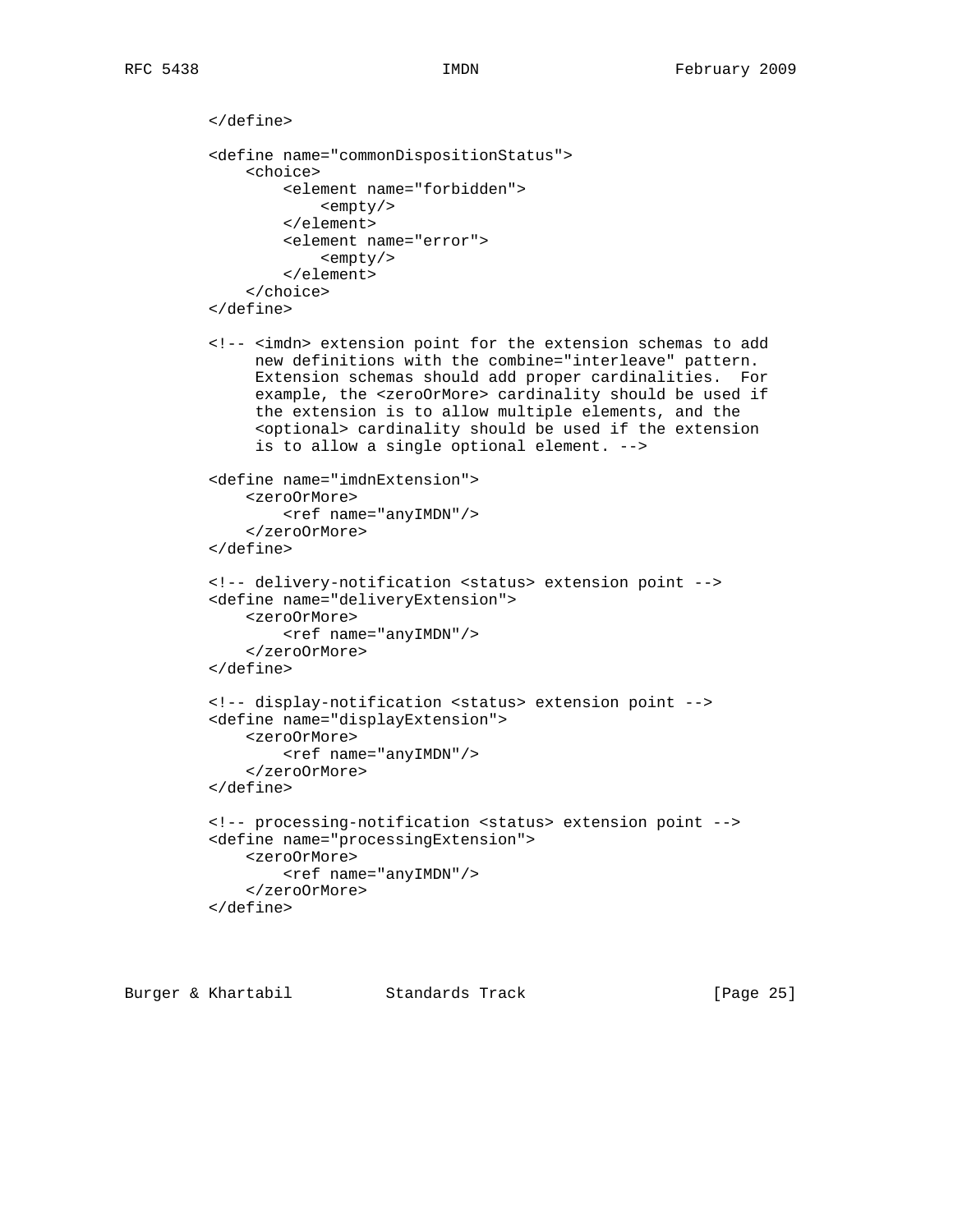<!-- wildcard definition for complex elements (of mixed type) unqualified or qualified in the imdn namespace. Extension schemas MUST redefine this or the individual, previous definitions that use this definition. In other words, the extension schema MUST reduce the allowable content in order to maintain deterministic and unambiguous schemas with the interleave pattern. --> <define name="anyIMDN"> <element> <anyName> <except> <nsName ns="urn:ietf:params:xml:ns:imdn"/> <nsName ns=""/> </except> </anyName> <ref name="anyExtension"/> </element> </define> <!-- the rest of the "anyIMDN" wildcard definition --> <define name="anyExtension"> <zeroOrMore> <choice> <attribute> <anyName/> </attribute> <ref name="any"/> </choice> </zeroOrMore> </define> <!-- wildcard type for complex elements (of mixed type) without any namespace or content restrictions --> <define name="any"> <element> <anyName/> <zeroOrMore> <choice> <attribute> <anyName/> </attribute>  $<$ text/> <ref name="any"/> </choice> </zeroOrMore>

Burger & Khartabil Standards Track [Page 26]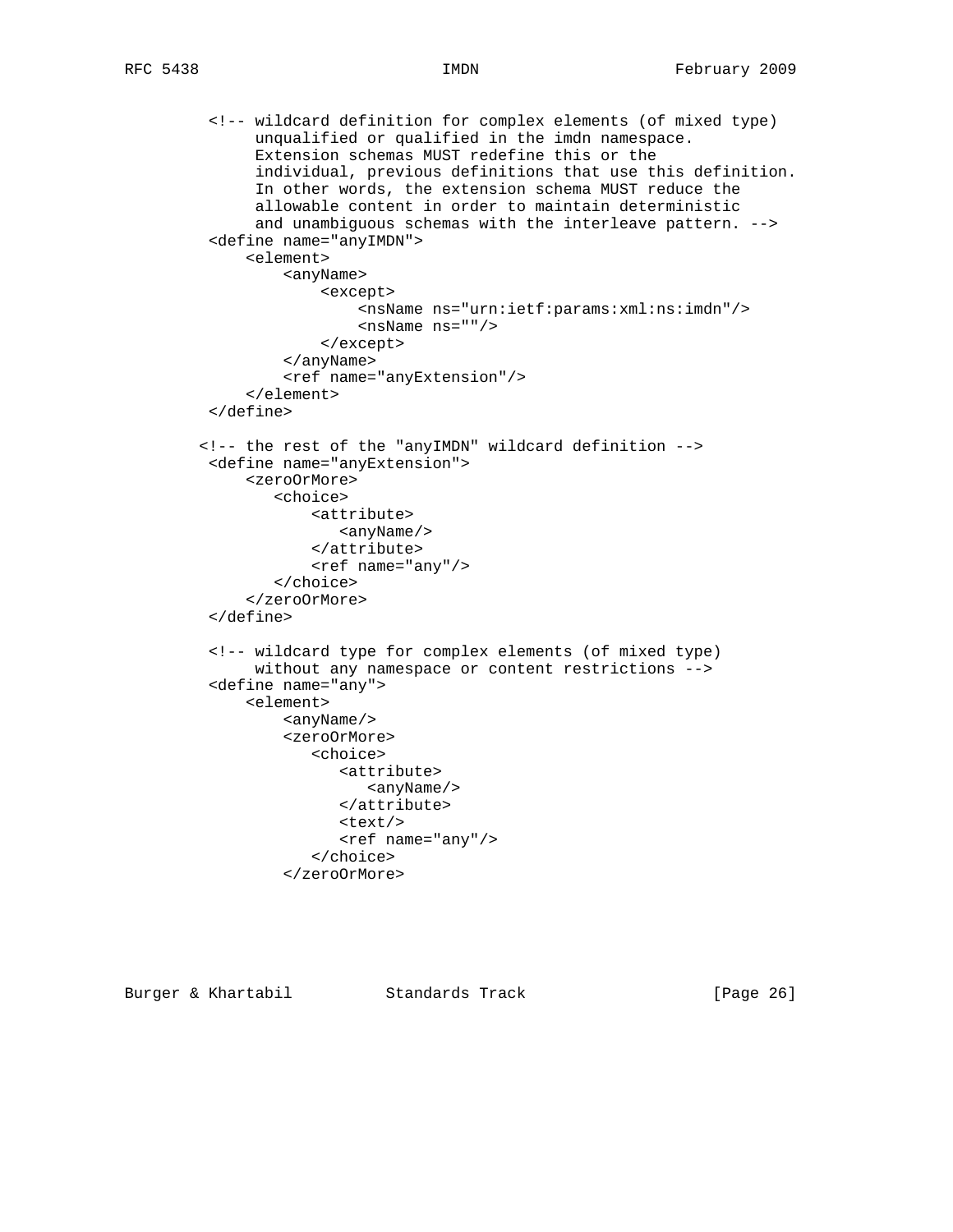</element> </define>

</grammar>

- 12. Transporting Messages Using SIP
- 12.1. Endpoint Behaviour
- 12.1.1. Sending Requests

 The IM Sender constructs a SIP MESSAGE request using RFC 3428 [RFC3428]. The Content-type header field indicates the MIME type of the request payload. When using this extension, the Content-type header field MUST be of MIME type "message/cpim" [RFC3862] for both IMs and IMDNs. The IM Sender constructs the payload according to Section 7.

 The IM Sender constructs a SIP MESSAGE request to multiple recipients in a similar manner as a SIP MESSAGE request to a single recipient. "Multiple-Recipient MESSAGE Requests in SIP" [RFC5365] describes the differences.

 IM Senders can remain anonymous. For example, the sender can set the SIP From header field of the SIP message to an anonymous URI. As there is no return address, anonymous IM Senders SHOULD NOT request disposition notifications. An IM Recipient MAY ignore such a request if the IM Sender is anonymous.

12.1.2. Sending Responses

 An endpoint receiving a SIP MESSAGE request constructs a SIP response according to RFC 3428 [RFC3428]. Of course, an endpoint will send a SIP response to the MESSAGE request regardless of the type of message (IM or IMDN) it has received or the disposition type for which it has been asked.

12.1.3. Receiving Requests

12.1.3.1. Instant Message

 A SIP MESSAGE request is identified as an IM by examining its contents according to Section 9.

 If an IM Recipient received a SIP MESSAGE request that is an IM requesting a positive-delivery notification, and that IM Recipient has constructed and sent a SIP 2xx class response, it MAY generate a positive-delivery notification after making sure that the IM has been

Burger & Khartabil **Standards Track** [Page 27]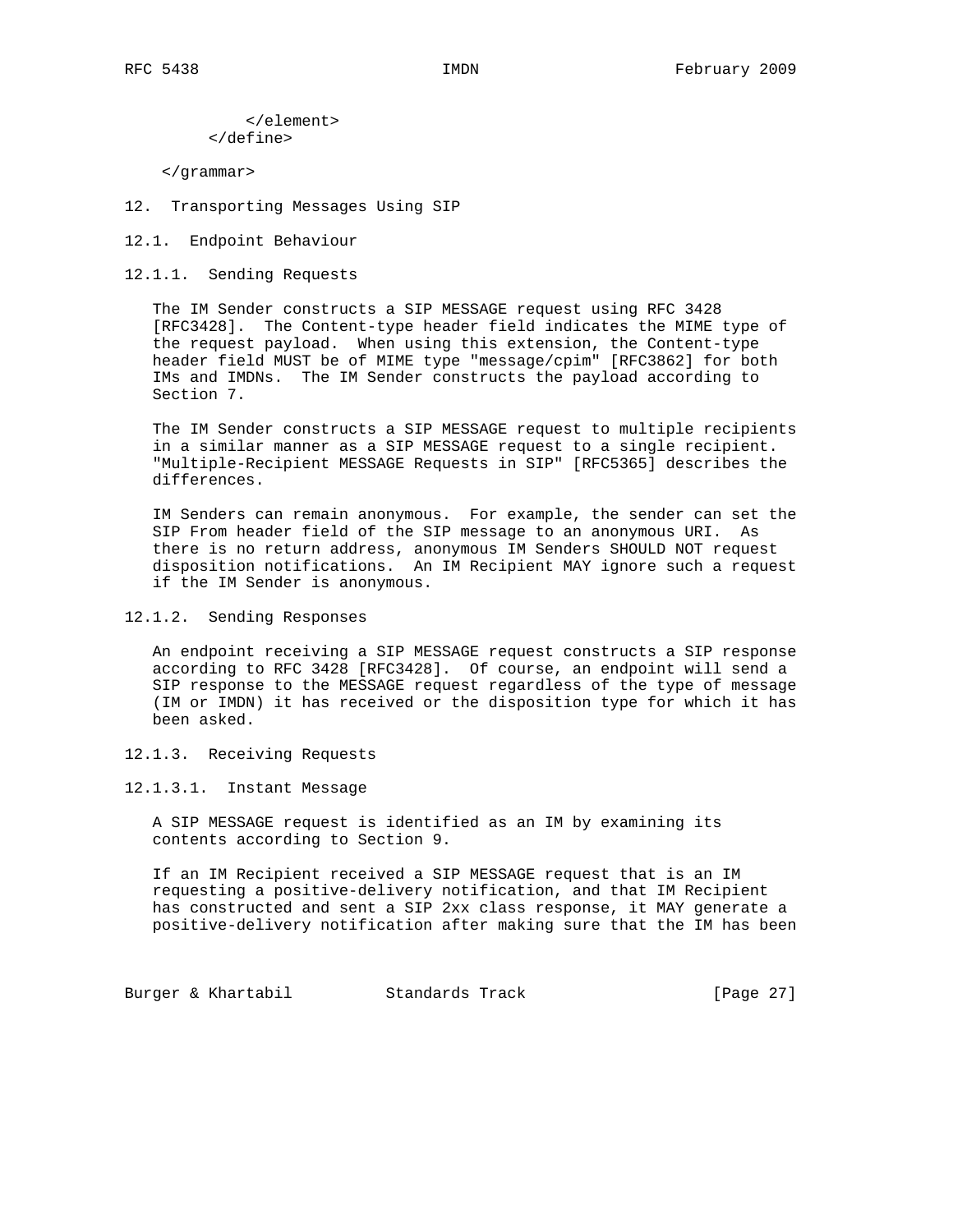delivered to the user or application. A gateway, for example, can generate a 2xx response before the final recipient received the IM. The IM Recipient constructs a positive-delivery notification according to Section 7.2.1.1. The IM Recipient places the message as the payload in a SIP MESSAGE request.

 If an IM Recipient received a SIP MESSAGE request that is an IM requesting a negative-delivery, and that IM Recipient has constructed and sent a 2xx class response, it SHOULD generate a negative-delivery notification if it learnt that the final recipient or application did not receive the IM (a gateway, for example, can generate a 2xx response before it has an error response from downstream or before any internal timers fire waiting for a response). The negative delivery notification is constructed according to Section 7.2.1.1. The message is then placed as the payload in a SIP MESSAGE request.

 If an IM Recipient received a SIP MESSAGE request that is an IM requesting a negative-delivery notification, and the IM Recipient has constructed and sent a non-2xx final response, it MUST NOT generate a negative-delivery notification.

 If an IM Recipient received a SIP MESSAGE request that is an IM requesting a display notification, and that IM Recipient has constructed and sent a SIP 2xx class response, it MAY generate a display notification after making sure that the IM has been presented to the user or application. It is outside the scope of this document to discuss how a determination can be made whether the IM has been read. Note that the decision whether or not to send a display notification can be left to the user. An application may allow a user to configure such a choice. The IM Recipient constructs the display notification according to Section 7.2.1.2. The IM Recipient places the message as the payload in a SIP MESSAGE request.

 For IMDNs, the IM Recipient populates the SIP Request-URI and the SIP To header field using the address that appeared in the SIP From header field in the IM.

12.1.3.2. Delivery Notification

 A SIP MESSAGE request is identified as a delivery notification by examining its contents according to Section 9.

12.1.3.3. Display Notification

 A SIP MESSAGE request is identified as a display notification by examining its contents according to Section 9.

Burger & Khartabil Standards Track [Page 28]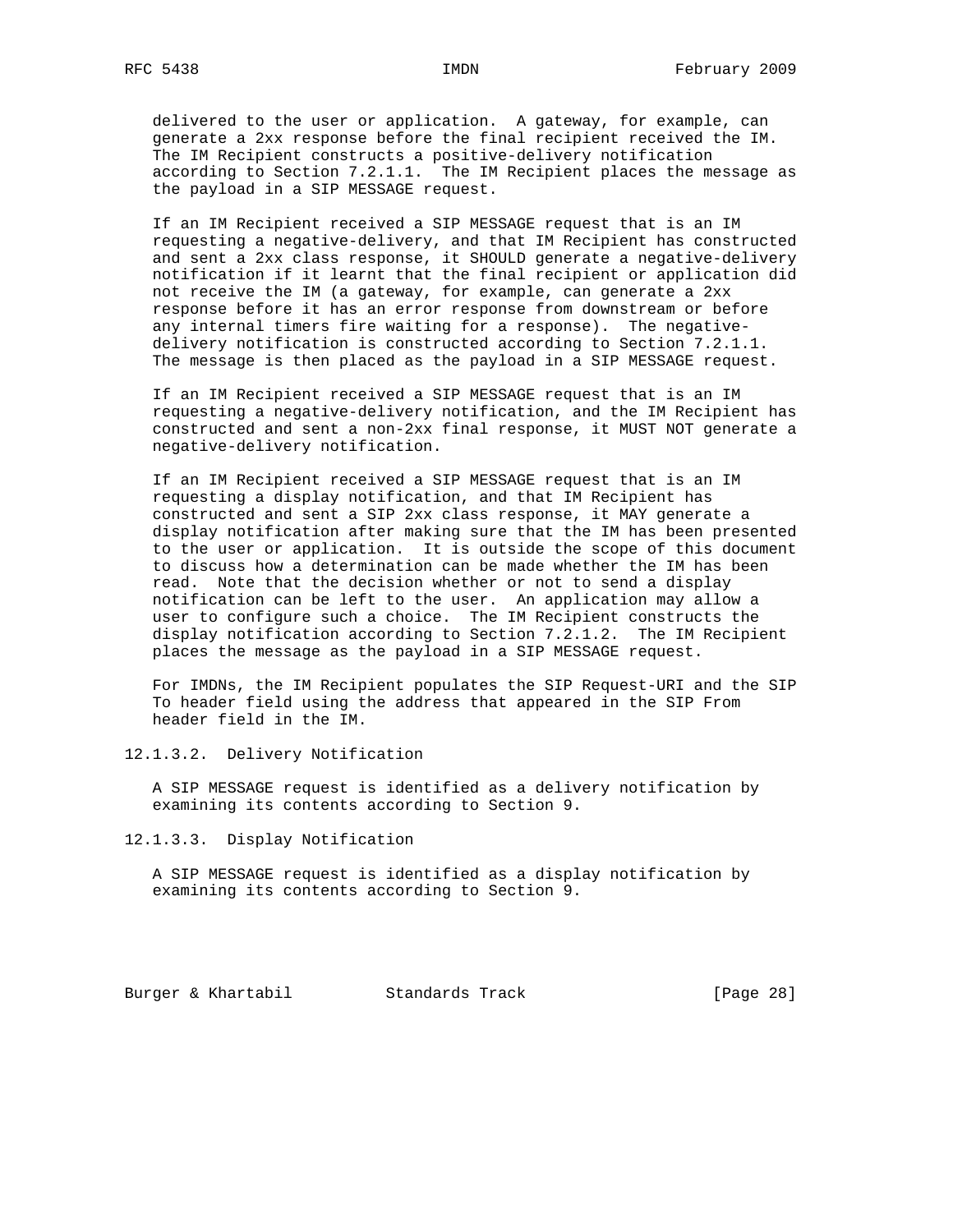#### 12.2. Intermediary Behaviour

 In this context, intermediaries include application servers (including URI-List and store-and-forward servers) and gateways. SIP Proxies MUST NOT generate IMDNs but MUST forward them like any other SIP request.

 Intermediaries forward a SIP MESSAGE request to multiple recipients according to [RFC5365].

 If an intermediary receives an IM, the intermediary examines the body. If the body is of type "message/cpim", the intermediary then looks for a Disposition-Notification CPIM header field in the message. If the Disposition-Notification CPIM header field has either the value "positive-delivery" or "negative-delivery", and, in processing the IM, the intermediary generates a SIP 2xx class response to the MESSAGE request, then the intermediary performs the following actions.

 If the Disposition-Notification header field contains a value of "positive-delivery", the intermediary MUST NOT generate a delivery notification if it receives a SIP 2xx class response for the sent IM. Just because a downstream entity received a MESSAGE request does not mean the message was relayed to its ultimate destination or was delivered. Thus, the intermediary cannot say delivery occurred just because it received a 2xx response.

 If the Disposition-Notification header field contains a value of "negative-delivery", the intermediary SHOULD generate a delivery notification if it receives a SIP 4xx, 5xx, or 6xx class final response for the sent IM. If it has received a SIP 2xx class response followed by a negative-delivery notification, the intermediary forwards that negative-delivery notification or aggregates it.

 If the Disposition-Notification header field contains a value of "processing", the intermediary MAY generate a processing notification after it has forwarded or stored the IM. The rest of the procedures in Section 8.1 apply.

 The procedure for generating such an IMDN is the same as that of an IM Recipient (Section 7.2.1.1).

 The <recipient-uri> element of the XML body is populated with the URI of the IM Recipient.

Burger & Khartabil Standards Track [Page 29]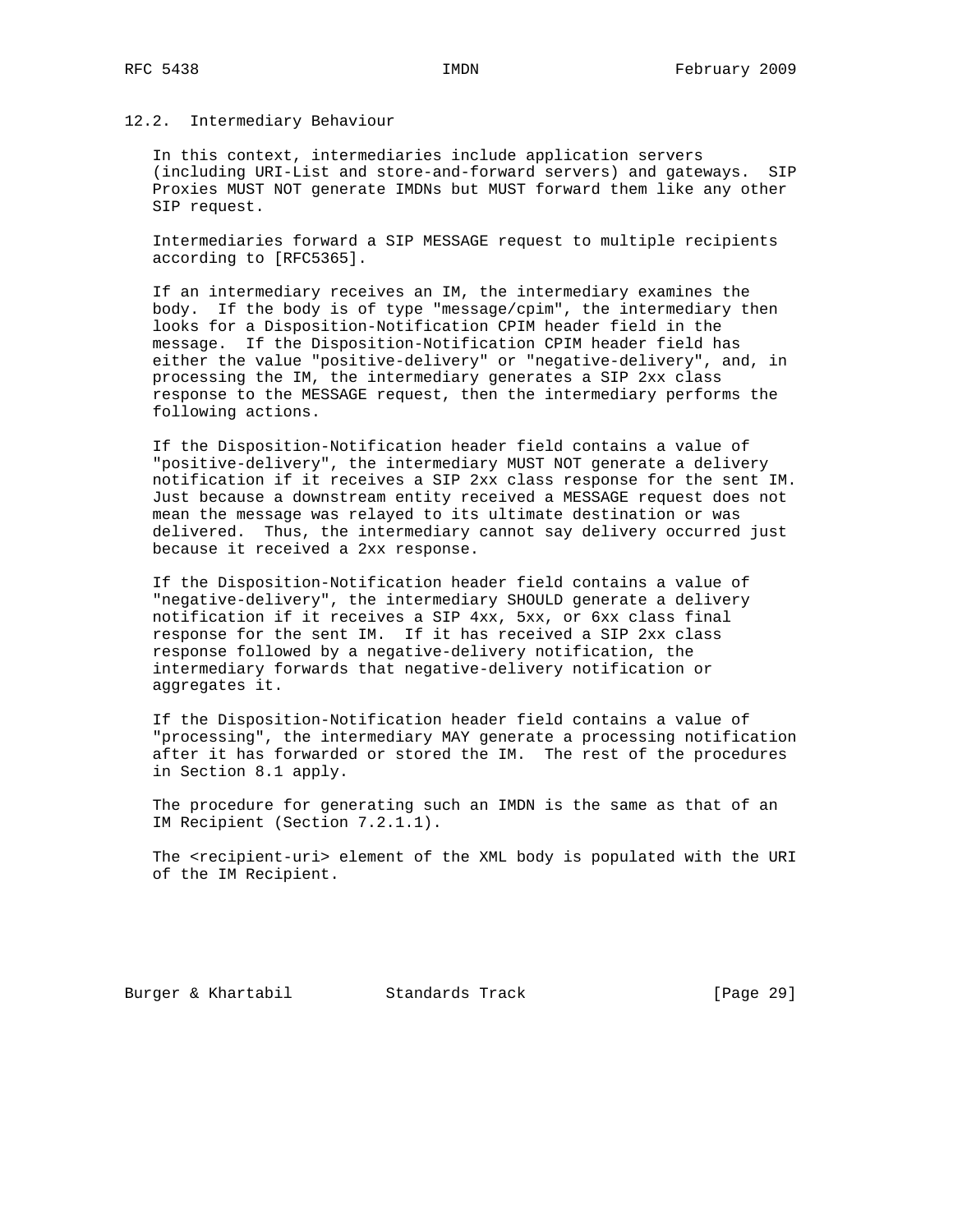If an intermediary receives a SIP MESSAGE request carrying a positive delivery notification or a display notification, it forwards it using the rules in Section 8.

13. Transporting Messages using MSRP

 The Message Session Relay Protocol (MSRP) [RFC4975] already provides a built-in mechanism to supply positive and negative delivery reports. These reports do not provide built-in display or processing notifications. However, these notifications in session-mode are not as useful as they are for page-mode. This is because the base use case for MSRP is that the recipient user agent immediately renders SEND requests sequentially, providing the session experience. This is unlike page-mode requests where a user has to actively initiate the display of the message. That is, they need to click on a button, open a message, and so on to read the message.

 If new requirements arise in the future determining the need for IMDN in MSRP, new specifications can be drafted.

14. Security Considerations

 IMDNs provide a fine-grained view of the activity of the IM Recipient, and thus deserve particularly careful confidentiality protection so that only the intended recipient of the IMDN will receive the IMDN. In most cases, the intended recipient of the IMDN is the IM Sender.

 Since the IM transport protocol carries the IMDN, all security considerations of the underlying IM protocol also apply to the IMDNs.

 The threats in the IMDN system, over and beyond the threats inherent to IM, include the following:

- o A malicious endpoint attempts to send messages to a user that would normally not wish to receive messages from that endpoint by convincing the IMDN system to "bounce" an IMDN from an unsuspecting endpoint to the user.
- o A malicious endpoint attempts to flood an IM Sender with IMDNs by convincing a URI-List server to send IMDNs to an unsuspecting IM Sender.
- o A malicious intermediary or node attempts to flood a target node with IMDNs by inserting the target's address in the From field or IMDN-Record-Route field.

Burger & Khartabil Standards Track [Page 30]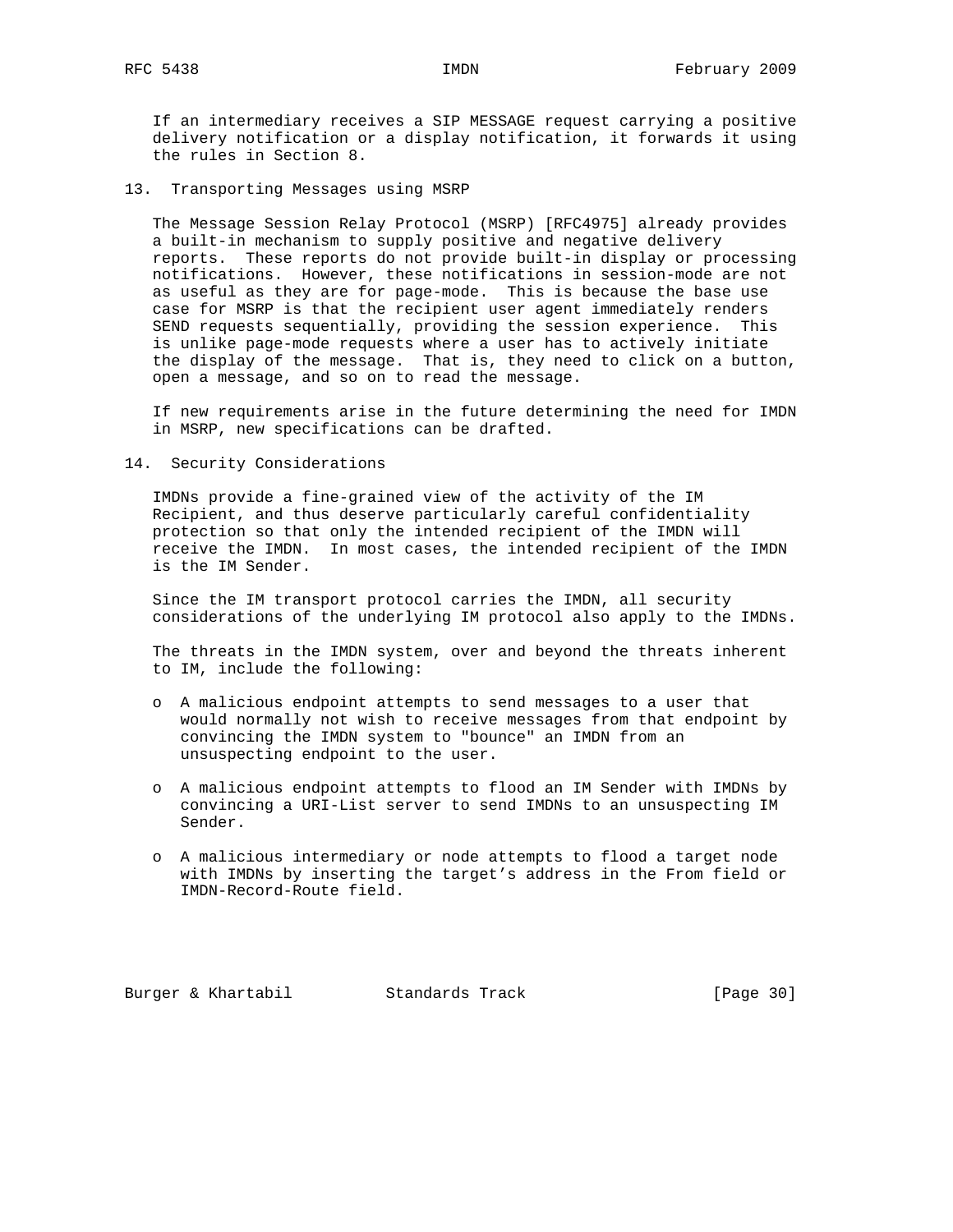- o A malicious node in the network attempts to modify an IMDN from an IM Recipient.
- o A malicious intermediary attempts to forward an IMDN from an IM Recipient to the IM Sender, where the IM Recipient would not normally forward the IMDN to that IM Sender if the IM Recipient knew the identity of the IM Sender.
- o A malicious endpoint attempts to discover the Request-URI of an endpoint beyond an intermediary, where the endpoint would normally wish to keep its identity private from the malicious endpoint.
- o A malicious node in the network attempts to eavesdrop on IMDN traffic to, for example, learn Request-URI or traffic pattern information.
- o A malicious node in the network attempts to stage a denial-of service attack on an intermediary by requesting a large list expansion.

 The protocol cannot protect against attacks that include the following:

- o A malicious intermediary directly revealing the identity of a downstream endpoint that would not normally wish its identity revealed. Keeping such information private is an intermediary implementation issue.
- o A malicious IM Recipient alters the time of the IMDN. There is no protocol mechanism for ensuring that the IM Recipient does not lie about the time or purposely holds an IMDN for transmission to make it appear that the IM displayed to the user was read later than it actually was.
- o A deletion attack on an IMDN. This is a trade-off between privacy and security. The privacy considerations allow the IM Recipient to silently ignore an IMDN request. Any mechanism that would reliably indicate that a malicious node deleted an IM Recipient's IMDN would also serve the purpose of detecting an IM Recipient that chose not to issue an IMDN.

 To combat eavesdropping, modification, and man-in-the-middle attacks, we require some level of authentication and integrity protections. That said, there are circumstances where strong integrity would be overkill. The presumption is that the IM Sender has, and sets the expectation for, the level of protection. The procedures for integrity protection are as follows.

Burger & Khartabil Standards Track [Page 31]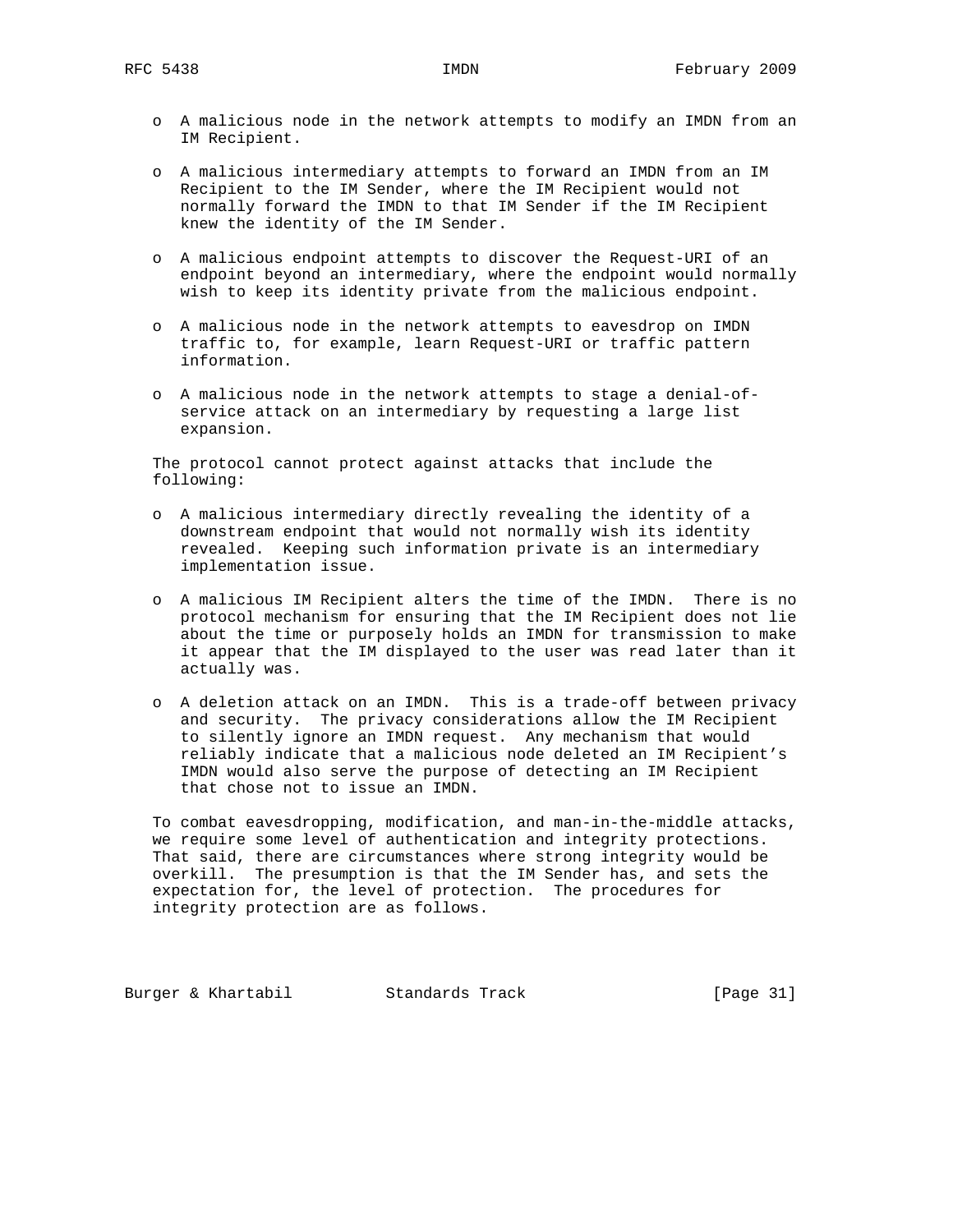- o If the IM Recipient has a certificate, it MUST sign the IMDN. Signing the IMDN provides integrity protection. While an intermediary can replace the IMDN body, the IM Sender (the recipient of the IMDN) can validate the signature and note the IMDN does not come directly from the IM Receiver. This is not a problem if the IM Sender trusts the intermediary. Likewise, an IMDN in response to a signed IM without a signature indicates something bad might have happened.
	- o If the IM is encrypted, the IM Recipient or intermediary MUST encrypt the IMDN body, as an attacker may attempt to discern the user's activity profile and identity from sniffing IMDNs on the network.
	- o The two above rules are cumulative.

 The IM Recipient or intermediary MUST be capable of accessing the IM Sender's public certificate in order to verify the signature in the IM.

 CPIM security considerations [RFC3862] apply here, as this is an extension of CPIM. In order to make the IMDN mechanism independent of the transport protocol, the Working Group made the design choice of putting routing information into the IMDN application-layer payload. One consequence of this choice is it eliminates the possibility of having end-to-end encryption.

 An attacker can mount a distributed denial-of-service attack on a node by sending lots of IMs to the node with IMDN requests. Note that this is the same problem as there is without IMDN; IMDN simply linearly increases the load on the node under attack. One can mitigate, but not eliminate, this threat by the endpoint immediately ignoring requests that are not authenticated.

 One way to address the potential for a malicious node to use the IMDN system to anonymize attacks is to log all IMDN requests on the IM Recipient user agent. This allows for tracking of attacks, if only after they occur. Note this also puts a burden on the IM Recipient user agent host. Limited user agents may not be able to preserve much of a log.

 Likewise, an attacker can mount a denial-of-service attack on an intermediary by asking the intermediary to explode a large list.

The following security considerations apply when using IMDNs.

Burger & Khartabil Standards Track [Page 32]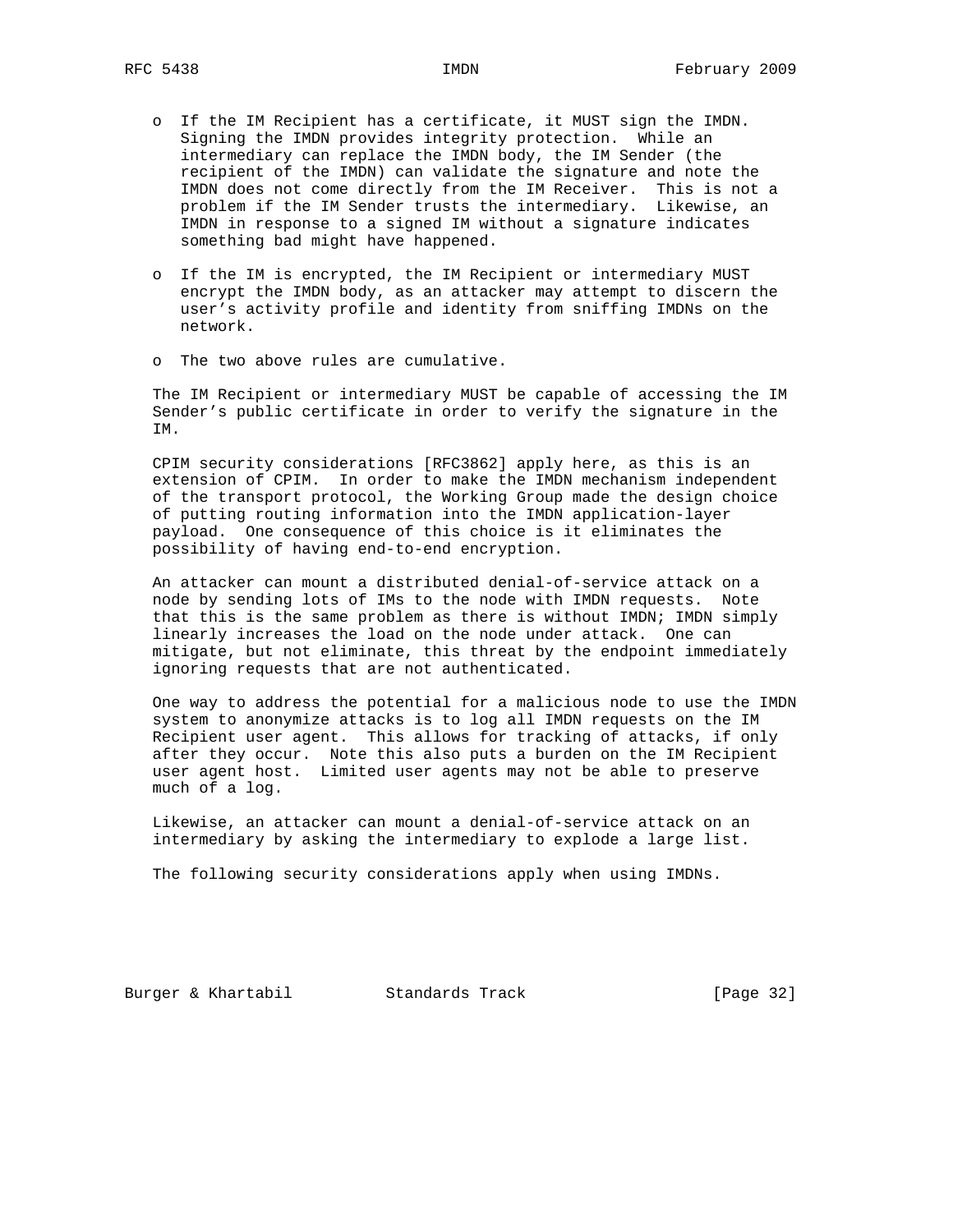## 14.1. Forgery

 IMs can be forged. To protect against that, an IM can be signed. An intermediary that receives a signed message and needs to modify any part of it that is included in the signature (like adding an Original-To header field to the CPIM header fields) MUST consume the IM and create a new copy of it that the intermediary signs itself.

 IMDNs may be forged as easily as ordinary IMs. Endpoints and intermediaries that wish to make automatic use of IMDNs should take appropriate precautions to minimize the potential damage from denial of-service attacks. Security threats related to forged IMDNs include the sending of a falsified IMDN when the indicated disposition of the IM has not actually occurred. For example, display notification could be forged to indicate that an IM has been displayed to the Recipient. Unsolicited IMDNs is also another form of forgery.

## 14.2. Confidentiality

 There may be cases where an IM Recipient does not wish to reveal that she has received, or in fact read, the IM. In this situation, it is acceptable for the IM Recipient to silently ignore requests for an IMDN. It is strongly RECOMMENDED that the IM Recipient obtain the user's consent before sending an IMDN. Circumstances where the IM Recipient does not ask for the user's consent include IM systems that, for regulatory reasons, are required to issue an IMDN, such as in the health care field or financial community.

 An IM Recipient can obtain such consent by a prompt or dialog box on a per-IM basis, globally through the user's setting of a preference, or another, user-configurable mechanism. The user might also indicate globally that IMDNs are never to be sent or that a "forbidden" IMDN status is always sent in response to a request for an IMDN.

 There are situations where a user sends an IM and requests IMDNs to a list whose member information is not disclosed. In this situation, the user will learn of the list members. Therefore, in this case, the URI-List server MUST remove any information about list members. If the number of members in the list is also not disclosed, the URI- List server MUST only deliver one aggregated IMDN. Alternatively, the URI-list server MAY reject the IM.

 It is possible for a list server to not understand IMDN. IM Recipients may note the To header field is a list name and not the IM Recipient's name. In this case, the IM Recipient can take the appropriate action if it wishes to keep its identity private.

Burger & Khartabil **Standards Track** [Page 33]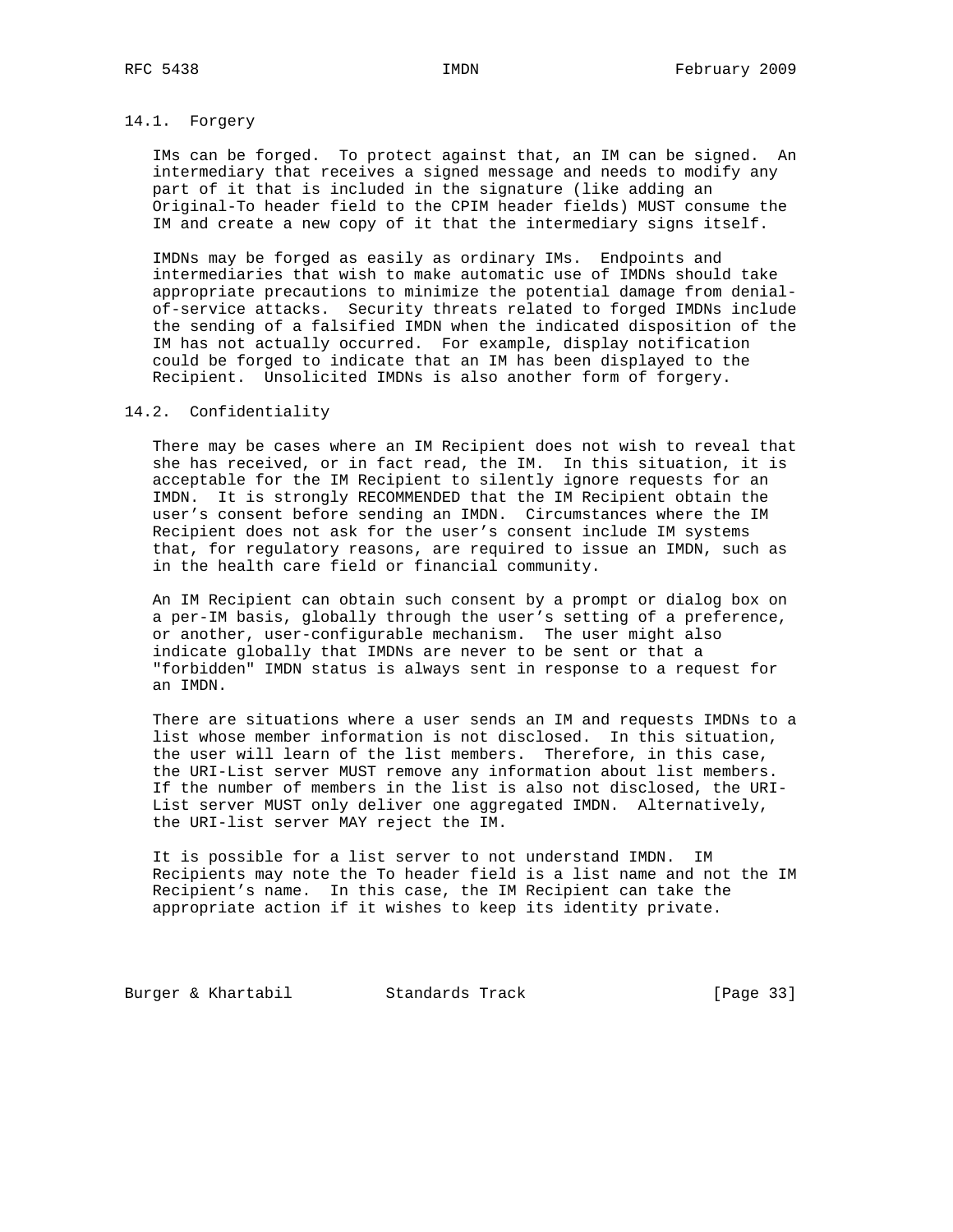An unencrypted IMDN could reveal confidential information about an encrypted IM. The same level of security applied to an IM MUST be applied to its IMDNs. For example, if an IM is signed and encrypted, the IMDN must be signed and encrypted.

14.3. IMDN as a Certified Delivery Service

 IMDNs cannot be relied on as a guarantee that an IM was or was not seen by the user. Even if IMDNs are not actively forged, they may be lost in transit. Moreover, the IM Recipient may bypass the IMDN issuing mechanism through policy or manipulation of their user agent Server.

- 15. IANA Considerations
- 15.1. message/imdn+xml MIME TYPE

 This document registers a new MIME type "message/imdn+xml", and registers a new XML namespace.

This specification follows the guidelines of RFC 3023 [RFC3023].

MIME media type: message

MIME subtype name: imdn+xml

Mandatory parameters: none

 Optional parameters: Same as charset parameter application/xml as specified in RFC 3023 [RFC3023].

 Encoding considerations: Same as encoding considerations of application/xml as specified in RFC 3023 [RFC3023].

 Security considerations: See Section 10 of RFC 3023 [RFC3023] and Section 14 of this document.

Interoperability considerations: none

Published specification: This document

 Applications which use this media type: This media type is used to support CPIM-based instant Messaging.

Additional information: none

Magic number: none

Burger & Khartabil Standards Track [Page 34]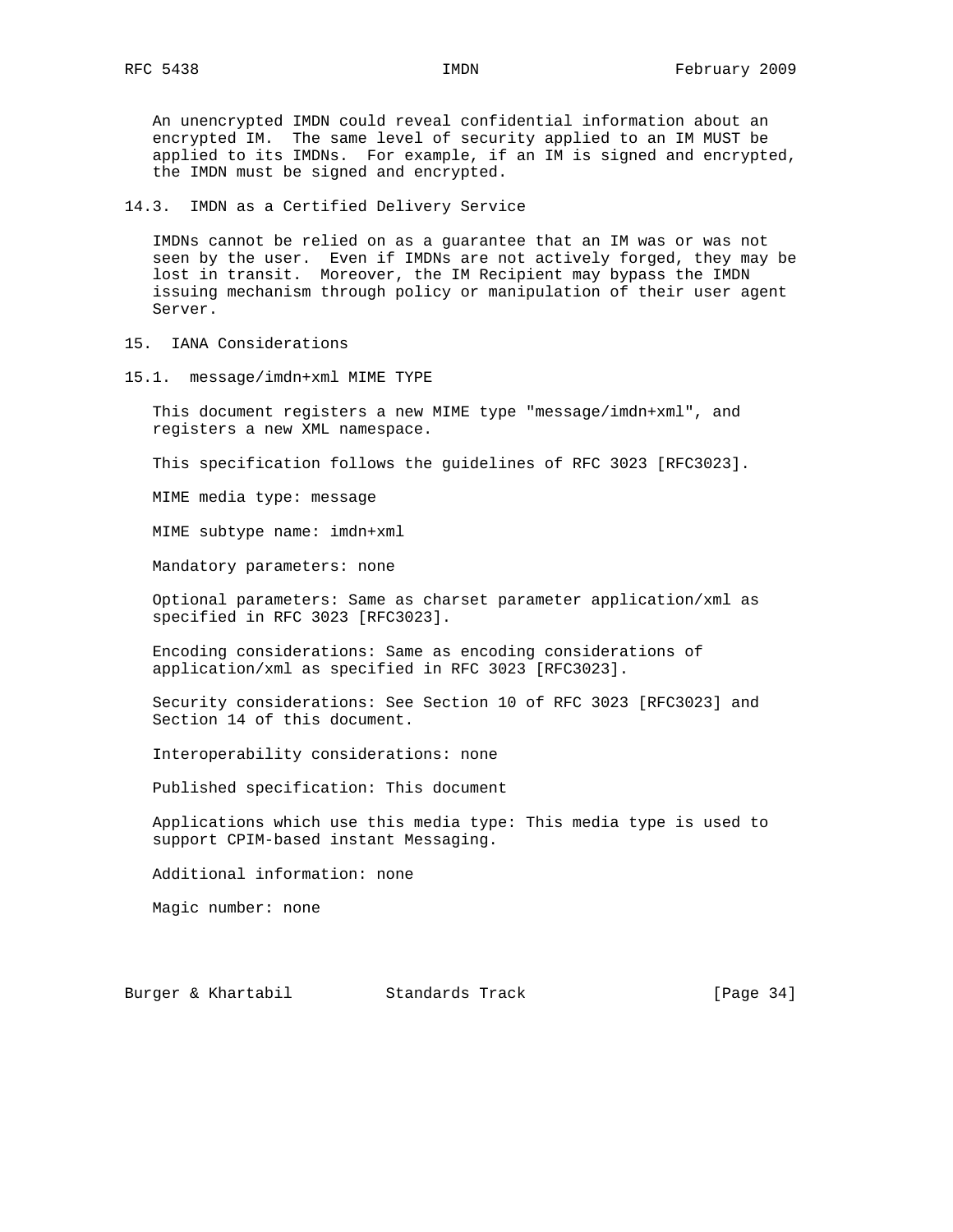File extension: .cl or .xml

Macintosh file type code: "TEXT"

 Personal and email address for further information: Hisham Khartabil (hisham.khartabil@gmail.com)

Intended Usage: COMMON

Author/change controller: The IETF

15.2. XML Registration

 This section registers a new XML namespace and schema, as per guidelines in the IETF XML Registry [IANA].

URI: urn:ietf:params:xml:ns:imdn

XML: The schema for this namespace is in Section 11.1.9 above.

 Registrant Contact: IETF, SIMPLE working group, Hisham Khartabil (hisham.khartabil@gmail.com)

15.3. URN Registration for IMDN Header Parameters

 Per [RFC3553], please establish the following registry. New entries to the registry are Specification Required.

Registry name: urn:ietf:params:imdn

 Specification: RFC 5438. Additional values may be defined by a Standards Action [RFC5226] that updates or obsoletes RFC 5438.

Repository: RFC 5438

 Index value: Values subordinate to urn:ietf:params:imdn require RFC publication. The index value is the IMDN header name. The index value must follow the rules for a legal IMDN header name. In particular, the IMDN header name, and thus the index value to register, must be a string of octets taken from the restricted set of US-ASCII characters per Section 3.1 of [RFC3553]. The index value is case sensitive.

URN Formation: The URI for a header is formed from its name by

 a) replacing any non-URN characters (as defined by RFC 2141 [URN]) with the corresponding '%hh' escape sequence (per RFC 3986 [RFC3986]) and

Burger & Khartabil Standards Track [Page 35]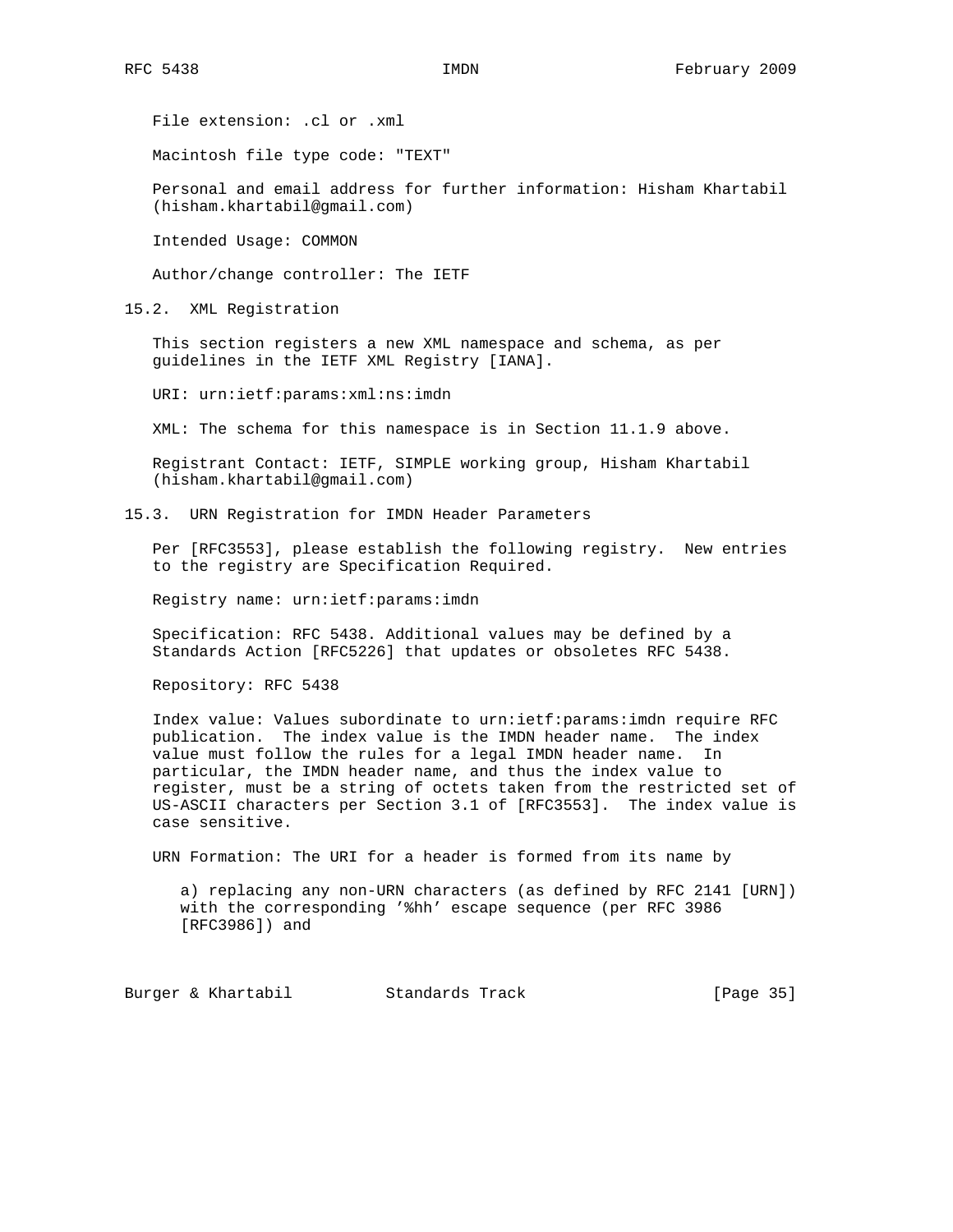b) prepending the resulting string with 'urn:ietf:params:imdn:'.

 Thus, the URI corresponding to the CPIM message IMDN header 'Disposition-Notification:' would be 'urn:ietf:params:imdn:Disposition-Notification'.

Initial values:

| Disposition-Notification<br>RFC5438 Section 6.3<br>Message-ID | Original-To<br>IMDN-Record-Route | Index Value | Reference           |
|---------------------------------------------------------------|----------------------------------|-------------|---------------------|
|                                                               | RFC5438 Section 6.4              |             | RFC5438 Section 6.2 |
|                                                               | RFC5438 Section 6.5              |             |                     |

#### 15.4. Content-Disposition: notification

 This document registers one new Content-Disposition header field "disposition-types": notification, which has been recorded in the IANA registry for Mail Content Dispositions.

 Descriptions of this "disposition-types", including motivation and examples, are given in Section 7.2.1.1 and Section 9.

Short descriptions suitable for the IANA registry are:

 notification: the payload of the message carrying this Content- Disposition header field value is an Instant Message Disposition Notification as requested in the corresponding Instant Message.

16. Acknowledgements

 Special thanks to Jari Urpalainen for the thorough review and suggestions for the RelaxNG schema.

 The authors would also like to thank Paul Kyzivat, Ben Campbell, Adam Roach, Gonzalo Camarillo, Frank Ellermann, Sean Olson, Eva Leppanen, Miguel Garcia, Eric McMurry, Jon Peterson, and Robert Sparks for their comments and support. In addition, we would like to thank the Gen-Art reviewer extraordinaire, Spencer Dawkins.

Burger & Khartabil Standards Track [Page 36]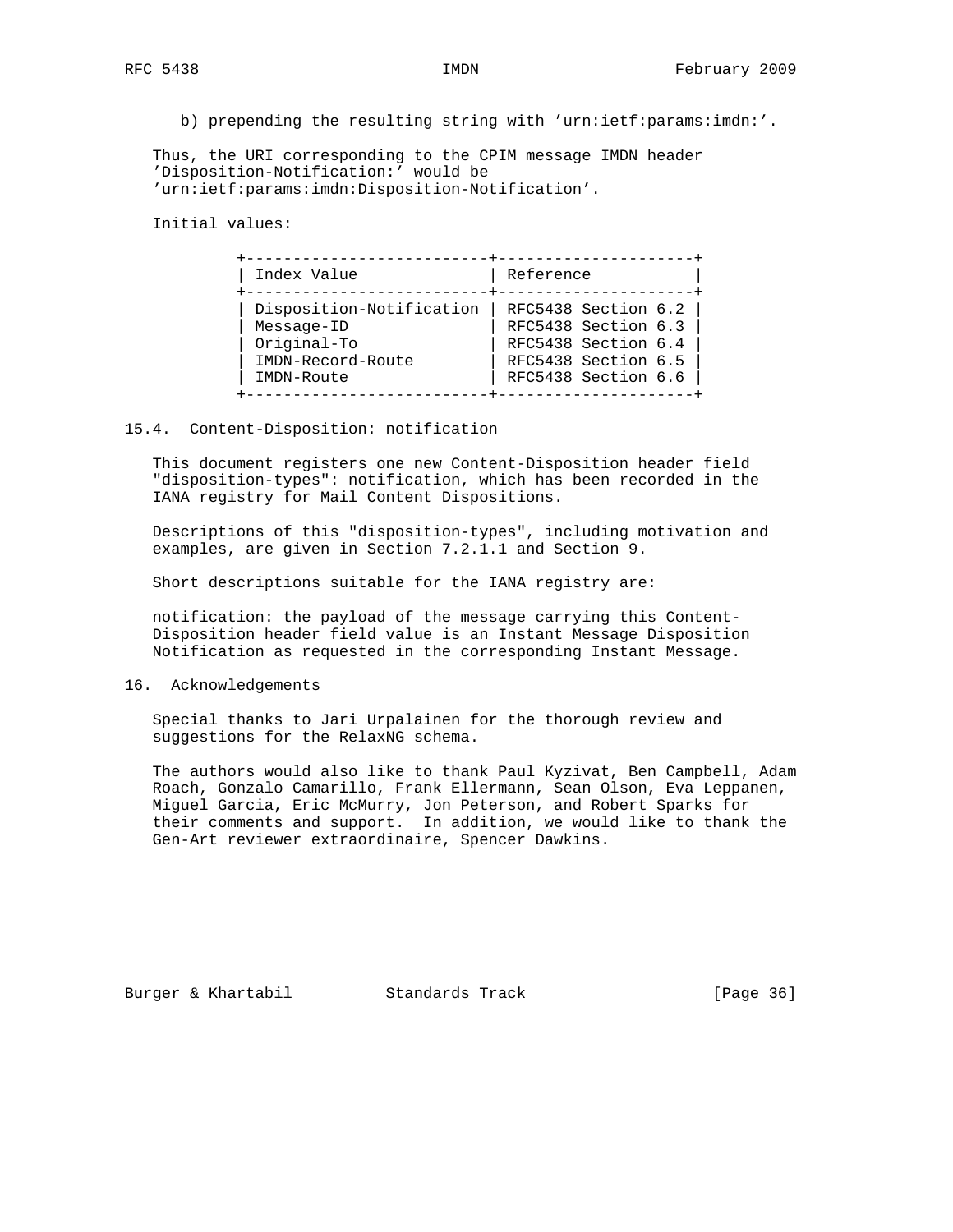# 17. References

- 17.1. Normative References
	- [IANA] Mealling, M., "The IETF XML Registry", BCP 81, RFC 3688, January 2004.
	- [RFC2119] Bradner, S., "Key words for use in RFCs to Indicate Requirement Levels", BCP 14, RFC 2119, March 1997.
	- [RFC3023] Murata, M., St. Laurent, S., and D. Kohn, "XML Media Types", RFC 3023, January 2001.
	- [RFC3862] Klyne, G. and D. Atkins, "Common Presence and Instant Messaging (CPIM): Message Format", RFC 3862, August 2004.
	- [RFC3986] Berners-Lee, T., Fielding, R., and L. Masinter, "Uniform Resource Identifier (URI): Generic Syntax", STD 66, RFC 3986, January 2005.
	- [URN] Moats, R., "URN Syntax", RFC 2141, May 1997.
	- [XML] Bray, T., "Extensible Markup Language (XML) 1.0 (Second Edition)", W3C CR CR-xml11-20011006, October 2000.
- 17.2. Informative References
	- [RFC3261] Rosenberg, J., Schulzrinne, H., Camarillo, G., Johnston, A., Peterson, J., Sparks, R., Handley, M., and E. Schooler, "SIP: Session Initiation Protocol", RFC 3261, June 2002.
	- [RFC3428] Campbell, B., Rosenberg, J., Schulzrinne, H., Huitema, C., and D. Gurle, "Session Initiation Protocol (SIP) Extension for Instant Messaging", RFC 3428, December 2002.
	- [RFC3553] Mealling, M., Masinter, L., Hardie, T., and G. Klyne, "An IETF URN Sub-namespace for Registered Protocol Parameters", BCP 73, RFC 3553, June 2003.
	- [RFC3798] Hansen, T. and G. Vaudreuil, "Message Disposition Notification", RFC 3798, May 2004.
	- [RFC4975] Campbell, B., Mahy, R., and C. Jennings, "The Message Session Relay Protocol (MSRP)", RFC 4975, September 2007.
	- [RFC5321] Klensin, J., "Simple Mail Transfer Protocol", RFC 5321, October 2008.

Burger & Khartabil Standards Track [Page 37]